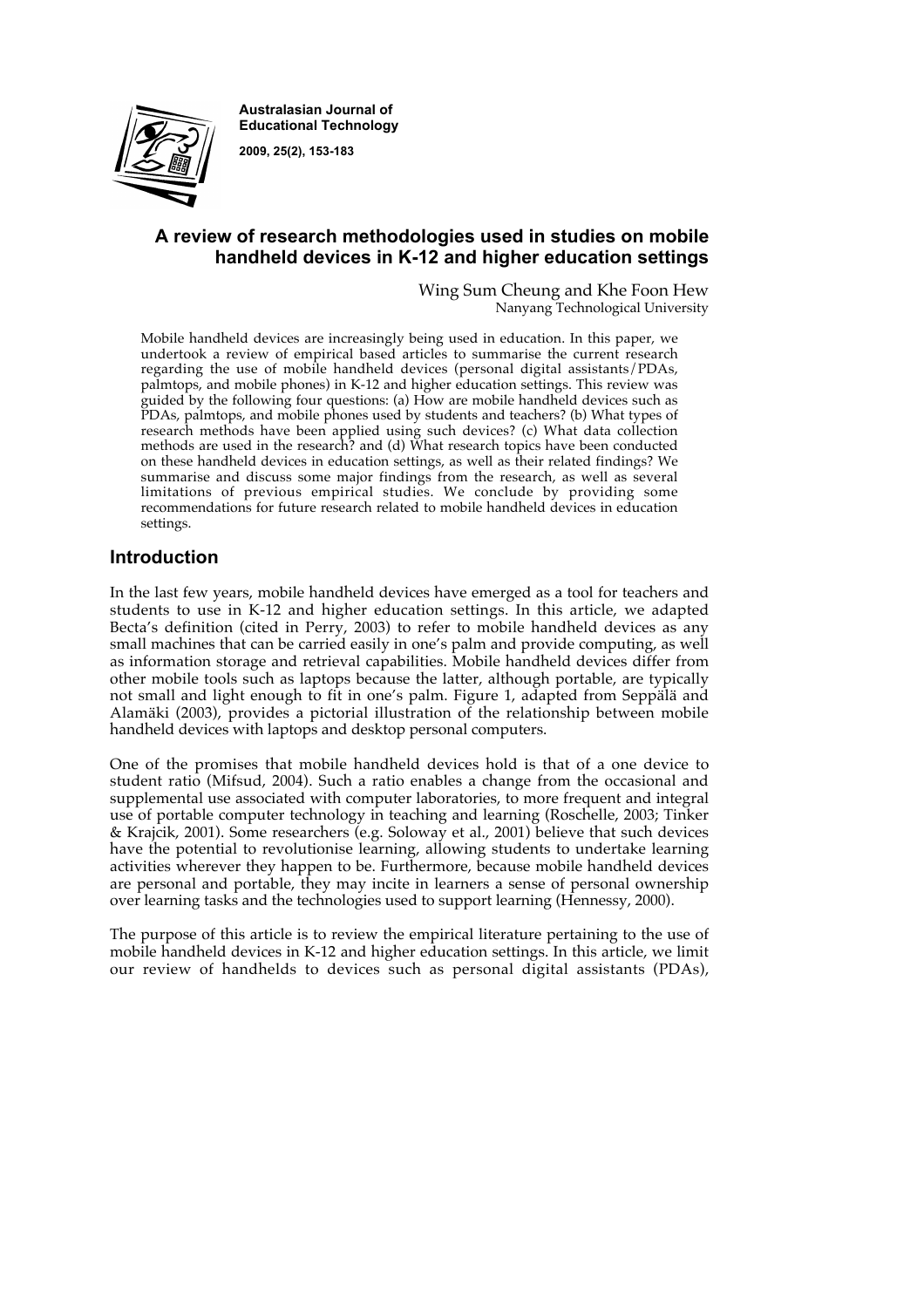palmtops, and mobile phones. PDAs are shirt pocket sized devices equipped with computer capabilities (Baumgart, 2005; Churchill & Churchill, 2007). PDAs typically come with a touch sensitive screen, a pen/stylus input interface, customisable application buttons, and a multiway (button or mini joystick) navigator to browse information on the screen (Baumgart, 2005; Corbeil & Valdes-Corbeil, 2007). Nowadays, PDAs are generally equipped with a suite of personal information management software (e.g. calendar, notepad, address book), and can connect to desktop computers and wireless local area networks using infrared *Bluetooth*, or *Wi-Fi* communication technology (Baumgart, 2005). Palmtops are very similar to PDAs and often they are referred to PDAs by name. The main difference, however, is that palmtops typically have a built in keyboard compared to PDAs that need a stylus for data entry.



Figure 1: Relationship between mobile handheld devices, laptops and desktop personal computers (adapted from Seppälä & Alamäki, 2003)

Mobile phones started as voice communication tools; however, they rapidly become devices for text and image exchange, and recent models include built in cameras (Oliver & Goerke, 2007). The more sophisticated phones (sometimes known as *smart phones*) (Attewell, 2005) combine telephone capability with a PDA, camera, video, mass storage, MP3 player, Internet access, and networking features in one compact system (Corbeil & Valdes-Corbeil, 2007). In addition to email, these devices offer instant messaging (Reardon, 2007). Examples of smart phones include *iPhone,* Sony Ericsson *P800/P900*, and HP *iPAQ hw6915*.

Our review of handheld devices was specifically guided by the following questions:

- a. How are mobile handheld devices such as PDAs, palmtops, and mobile phones used by students and teachers?
- b. What types of research methods have been applied using these handheld devices?
- c. What data collection methods are used in the research?
- d. What research topics have been conducted on these mobile handheld devices in education settings, as well as their related findings?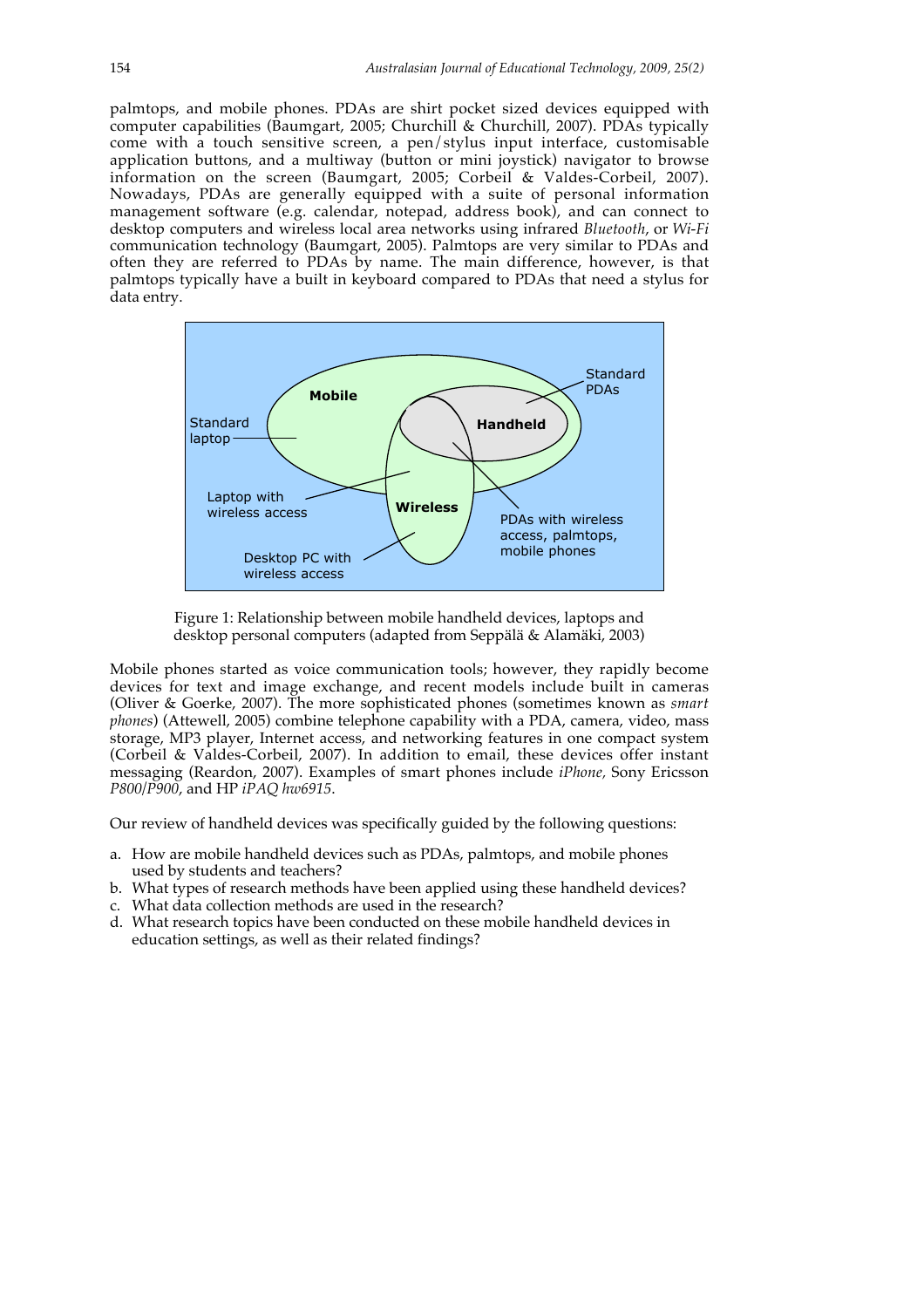# **Significance of this review**

This review of research not only helps researchers and educators identify the contemporary research topics, research methodologies, and usage of mobile handheld devices in K-12 and higher education settings, but also suggests directions for future research as well as some guidelines for the nature of that research.

# **Method**

# **Searching and selection procedures**

The search for relevant literature was completed in two stages. First, we examined peer reviewed articles that we found in electronic databases using keyword searches including *mobile learning*, *wireless learning*, and *handheld devices*. We used Academic Search Premier, Business Source Premier, Communication and Mass Media Complete, ERIC, Library, Information Science and Technology Abstracts, and PsycARTICLES. In the second stage, we used the "snowball" method by searching for journal articles, as well as articles presented in peer reviewed conferences that are cited in some of the articles that we had read. Altogether, as at 28 December, 2008, we read 136 articles and deleted 92. The 92 articles were discarded because they were opinion papers, conceptual articles, non-empirical descriptions of program implementations, and literature reviews. The Appendix includes the remaining articles (n=44) which we included in our review of research. The 44 articles are listed according to the authors, year of publication, purpose, research method, data collection method, and context.

# **Data analysis**

The basic unit of analysis was the individual empirical article. To answer the first research question, "How are mobile handheld devices such as PDAs, palmtops, and mobile phones used by students and teachers?", we used Churchill and Churchill's (2007) framework to guide our initial analysis and coding. This framework originally explicates a set of five ways in which PDAs may be used, namely as: (a) multimedia access tools, (b) communication tools, (c) capture tools, (d) representational tools, and (e) analytical tools. (See the *Results* section for a fuller description.) Although Churchill and Churchill's framework was used *a priori*, we did not forcefully impose any of the coding categories onto our data corpus. During the course of our analysis, we also allowed for new categories (if any) to emerge inductively.

To address the second, third, and fourth research questions, "What types of research methods have been applied using these handheld devices?", "What data collection methods are used in the research?", and "What research topics have been conducted on these mobile handheld devices?", we employed the constant-comparative or grounded approach espoused by Lincoln and Guba (1985). This approach is similar to the iterative pattern coding method (Miles & Huberman, 1994). Specifically, the various categories of research methods, data collection methods, as well as research topics were not predetermined prior to our analysis but emerged inductively and were continually refined through our interaction with the data.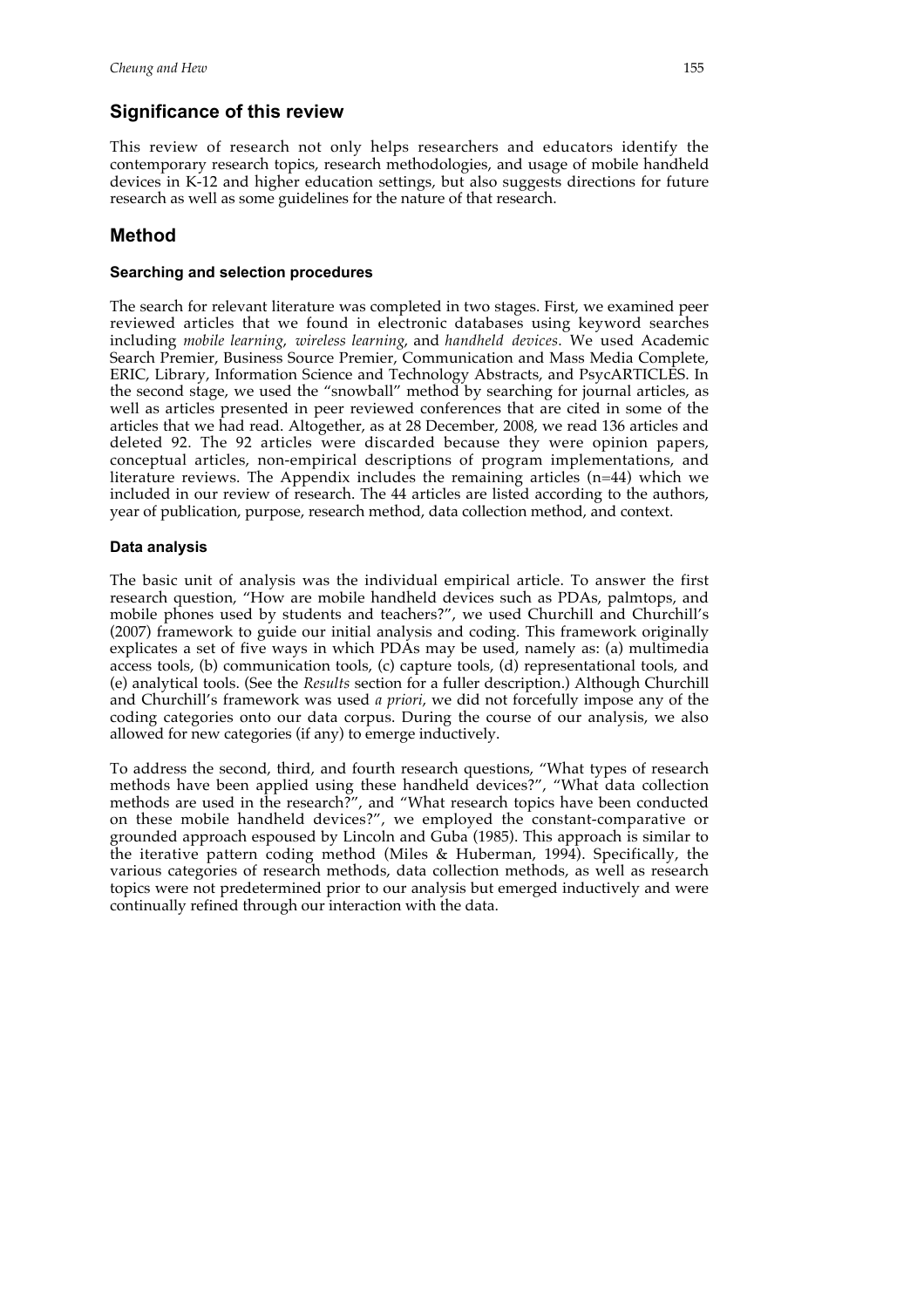# **Results**

#### **Uses of mobile handheld devices**

At the conclusion of our analysis, we had seven major categories of the uses of handheld devices such as PDAs, palmtops, and mobile phones in education. The seven categories include: (a) multimedia access tool, (b) communication tool, (c) capture tool, (d) representational tool, (e) analytical tool, (f) assessment tool, and (g) task managing tool. The first five categories originated from Churchill and Churchill's (2007) framework, while the remaining two (i.e., assessment tool, and task managing tool) emerged inductively from the data via the constant-comparative approach (Lincoln & Guba, 1985).

#### *Multimedia access tools*

This refers to employing the PDAs, palmtops, or mobile phones as tools for accessing multimedia resources such as e-books, databases, web pages, *PowerPoint* presentations, audio files and video clips (Churchill & Churchill, 2007). For example, students in Maniar's (2007) study watched an educational five minute video clip on how to measure blood pressure on a Nokia 6600 mobile phone, a Motorola E1000 phone, or a Compaq iPAQ H3800 PDA.

#### *Communication tools*

This refers to employing the handheld devices to communicate information from one person to others (Churchill & Churchill, 2007). Such communication may be established synchronously and asynchronously over mobile telephony or email. An example of such usage can be found in Seppälä and Alamäki's (2003) study in which student teachers and their supervisors used a Nokia Communicator 9210 to communicate with one another (e.g., using short message service, SMS) during a teaching practicum.

#### *Capture tools*

This refers to utilising the devices to capture various data and media (Churchill  $\&$ Churchill, 2007; Cochrane, 2008) such as video, still pictures, audio (e.g. interviews), or certain specific data such as water pollution indices via specially designed probes and sensors attached to the device. For example, students in Burke, Colter, Little and Riehl's (2005) study utilised PDAs and temperature probes to gather on site data from grocery stores and restaurants. Students (e.g. pre-service teachers) might also use the inbuilt cameras available in mobile phones to capture digital pictures of their classrooms or lessons (Seppälä & Alamäki, 2003), use mobile phones as a video recording device to capture episodes of their lessons (Ferry, 2008), or record audio narrations using *iPods* with attached microphones (Olney, Herrington, & Verenikina, 2008).

#### *Representational tools*

PDAs, palmtops, or mobile phones may also be used by students to create representations that demonstrate or showcase their thinking, ideas, experiences and knowledge (Churchill & Churchill, 2007). Students in Dieterle and Dede's (2006) study, for example, used *PiCoMap*, a concept mapping software to create maps with at least four nodes and four connections. The maps were subsequently beamed to other classmates; after which the students discussed similarities and differences among the various maps. Students in Polishook's (2005) study used software such as *NotePad,*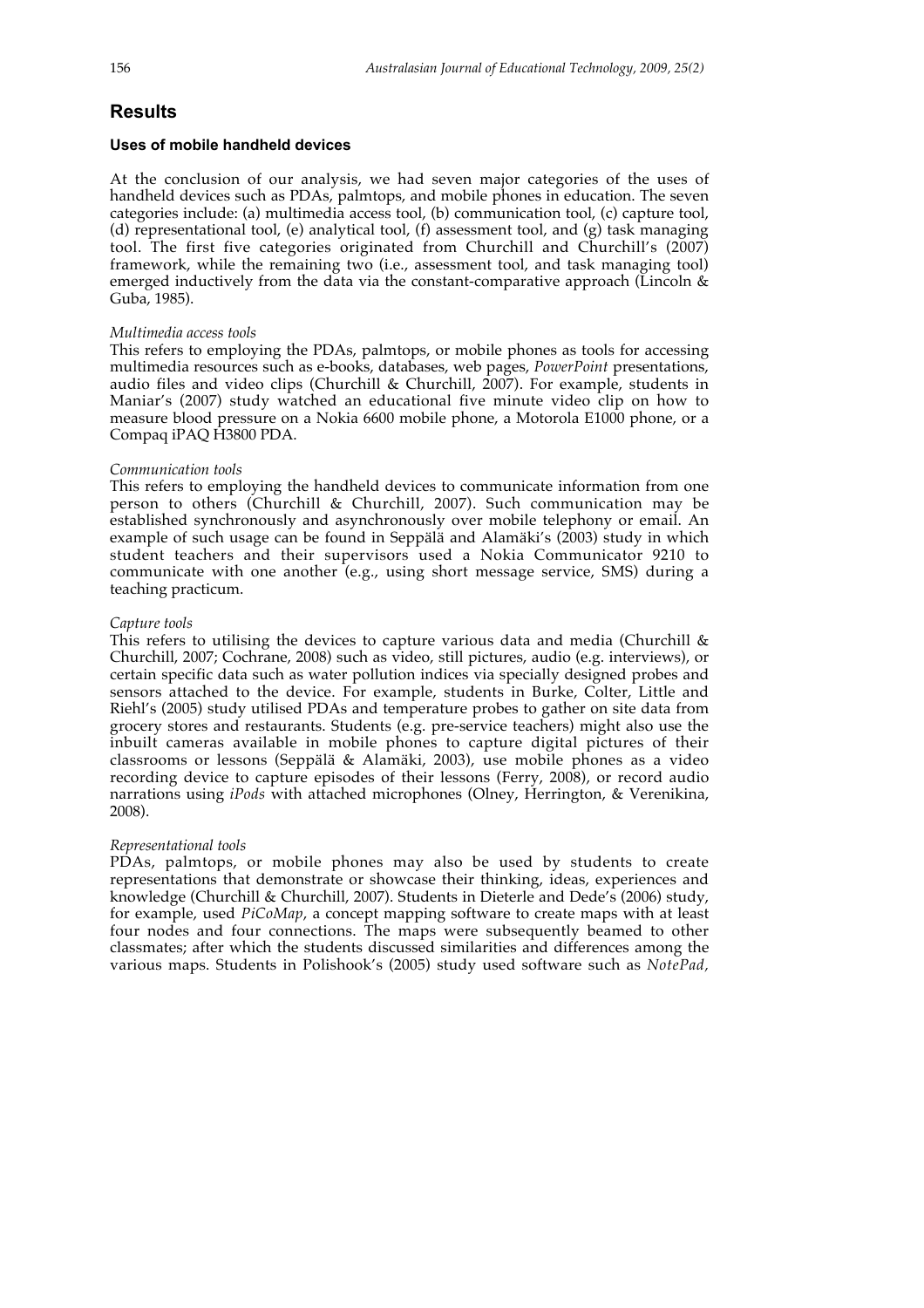*BeatPad* to compose music with their PDAs and explored how the PDAs might allow for artistic representation and expression that could not be duplicated with other tools.

#### *Analytical tools*

This refers to employing the devices to manipulate certain data or variables such as graphic calculators (Churchill & Churchill, 2007). An example of this could be found in Hennessy (2000), where 48 students aged 13-14 years used graphing facilities to plot temperature data which they had earlier captured using thermometers.

#### *Assessment tools*

This refers to the employment of handhelds for students to answer examination questions, tests, or quizzes. For example, Ganger and Jackson (2003) implemented the use of PDA based medical school exams in a wireless environment and reported the results of a student satisfaction survey of using such a tool. In another example, Fujimura and Doi (2006) implemented the use of mobile phones with Internet capability to assess students' degree of comprehension of course content. Other examples of using handhelds as assessment tools can be found in Segall, Doolen and Porter (2005), Treadwell (2006), and Triantafillou, Georgiadou and Economides (2008). Besides using handhelds to conduct summative assessment (e.g. school exams), students may also utilise PDAs or mobile phones for the purpose of formative assessment. Specifically, students may use handhelds as a student response system tool to send responses to an instructor's questions (usually in multiple choice format) in class (Chen, Myers, & Yaron, 2000; Jackson, Ganger, Bridge, & Ginsburg, 2005; Miyata & Kozuki, 2007). In such a system, students' inputs are typically aggregated and displayed for the instructor and students. Aggregated responses can inform both teachers and students the overall distribution of the students' responses in a classroom in real time (Fies & Marshall, 2006). An example of using handhelds as student response systems can be found in Jackson et al.'s (2005) study of wireless handheld computers in an undergraduate medical school. A series of instructor generated multiple choice questions were published on a portal for the students to access via PDAs during lecture. Students then responded to the questions in one to two minutes. The instructor and the class viewed the responses in real time allowing the instructor to modify the lecture content on the fly based on subject matter deficiencies shown by the students' responses in the large group setting (Jackson et al., 2005), in order to meet students' real and immediate learning needs (Beatty, 2004).

#### *Task management tools*

This refers to utilising the devices as personal information managers which store and organise a user's address book, contact information, calendar, task lists (i.e. 'to-do-list'), documenting or recording student grades, attendance rates, or submission of homework (e.g. Corlett, Sharples, Bull & Chan, 2005; Dieterle & Dede, 2006; Franklin & Sexton, 2006; Jackson et al., 2005; Johnson & Wilkes, 2004; Olney & Lefoe, 2007; Sharples, Corlett, Bull, Chan & Rudman, 2005; Tyler-Wood, Rademacher, Dunn & Whitworth, 2007; Yamamoto & Akahori, 2006).

Further analysis suggested that the three most frequent uses of the handhelds centered on utilising the devices as communication  $(21.8\%)$ , multimedia access  $(20.5\%)$ , and task management (17.9%) tools. These were followed by the use of handhelds as assessment  $(14.1\%)$ , capture tools  $(12.8\%)$ , representational  $(6.4\%)$ , and analytical tools  $(6.4\%)$  (See Figure 2).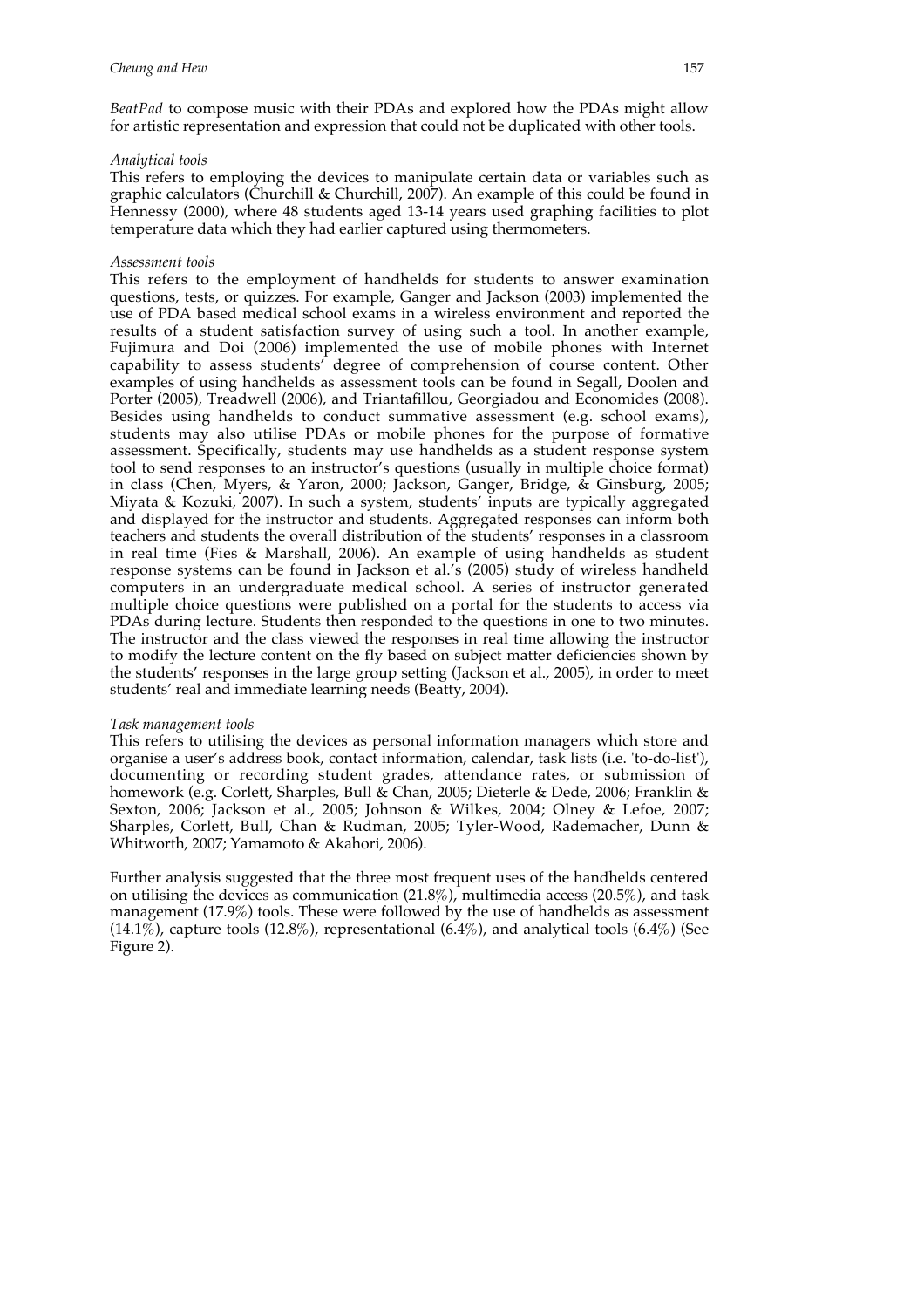

Figure 2: Uses of mobile handheld devices

#### **Types of research methods**

In this section, we summarise the various research methods used in the previous studies we reviewed. A total of eight types of research methods were found: descriptive research, true experiment, experiment (weak), quasi-experiment, ex-post facto, single-subject, design-based research, and mixed method.

#### *Descriptive research*

Typically naturalistic and depicts conditions as they exist in a particular setting (Ross & Morrison, 1997). According to Knupfer and McLellan (1996), descriptive research is mainly concerned with *what is* type of questions that describe events focusing on a particular issue or phenomenon.

#### *True experiment*

Used to test hypotheses concerning causation (Ross & Morrison, 1997); for example, using PDAs leads to better student learning. Typically, in a true experimental design, there exist two groups: a *treatment* group and a *control* group. In addition, participants are randomly assigned to either group (Fraenken & Wallen, 2006).

#### *Experiment (weak)*

A typical weak experimental method is the one-group pretest-posttest design, in which a single group is measured both before and after a particular treatment (Fraenkel & Wallen, 2006). There is no comparison or control group.

#### *Quasi-experiment*

Similar to true experiment in that there exist two groups (i.e. a *treatment* group and a *control* group) but without the use of random assignment of participants to the groups (Fraeken & Wallen, 2006).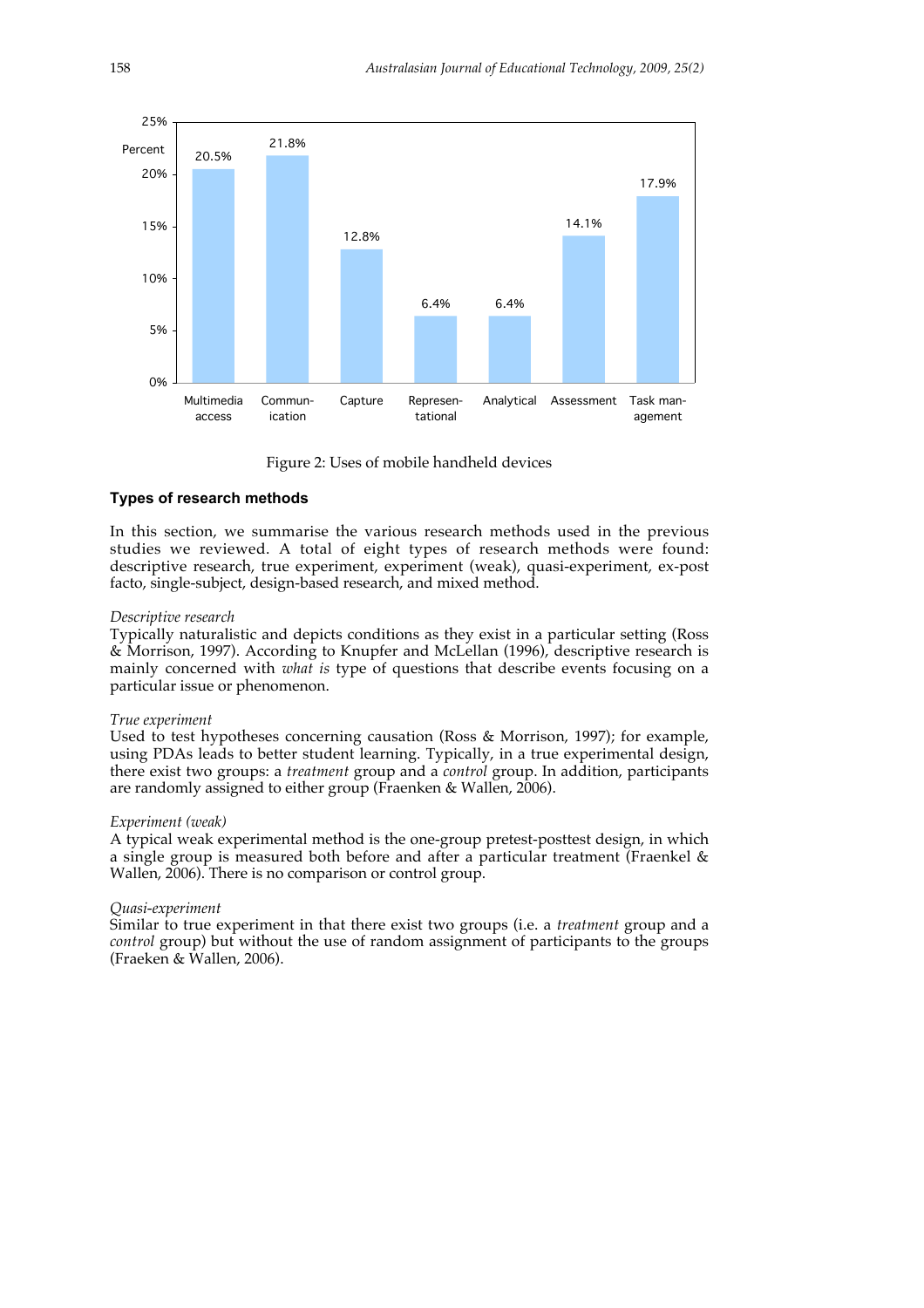#### *Ex-post facto*

Intact groups are used, however, the treatment is not manipulated (Ross & Morrison, 2004); the treatment has already occurred.

#### *Single subject design*

In this research method, data are collected and analysed for only one subject at a time; and is most commonly used in special education to examine the changes in an individual's behaviour after exposure to an intervention or treatment (Fraeken & Wallen, 2006).

#### *Design based research*

This type of research typically involves both the design of certain forms of educational interventions based on a particular theoretical framework and systematically studying these forms in context, in order to better understand the various issues that target domain specific learning processes (Cobb, Confrey, diSessa, Lehrer & Schauble, 2003). Design-based research usually entails a continuous cycle of design, enactment, analysis, and redesign (Collins, 1992).

#### *Mixed method*

This specific type of research method includes studies that have more than one type of research method reported. For example, the first research method might be true experiment, while the second method was descriptive research (e.g. Thornton & Houser, 2005).

Results indicate that on the whole, descriptive research was the most common type of research method (65.9%), followed by experiment (weak) (11.4%), mixed-method  $(6.8\%)$ , quasi-experiment  $(4.5\%)$ , true experiment  $(4.5\%)$ , ex-post facto  $(2.3\%)$ , singlesubject design (2.3%), and design-based research (2.3%). Figure 3 illustrates the percent of the various types of research methods.



Figure 3: Types of research methods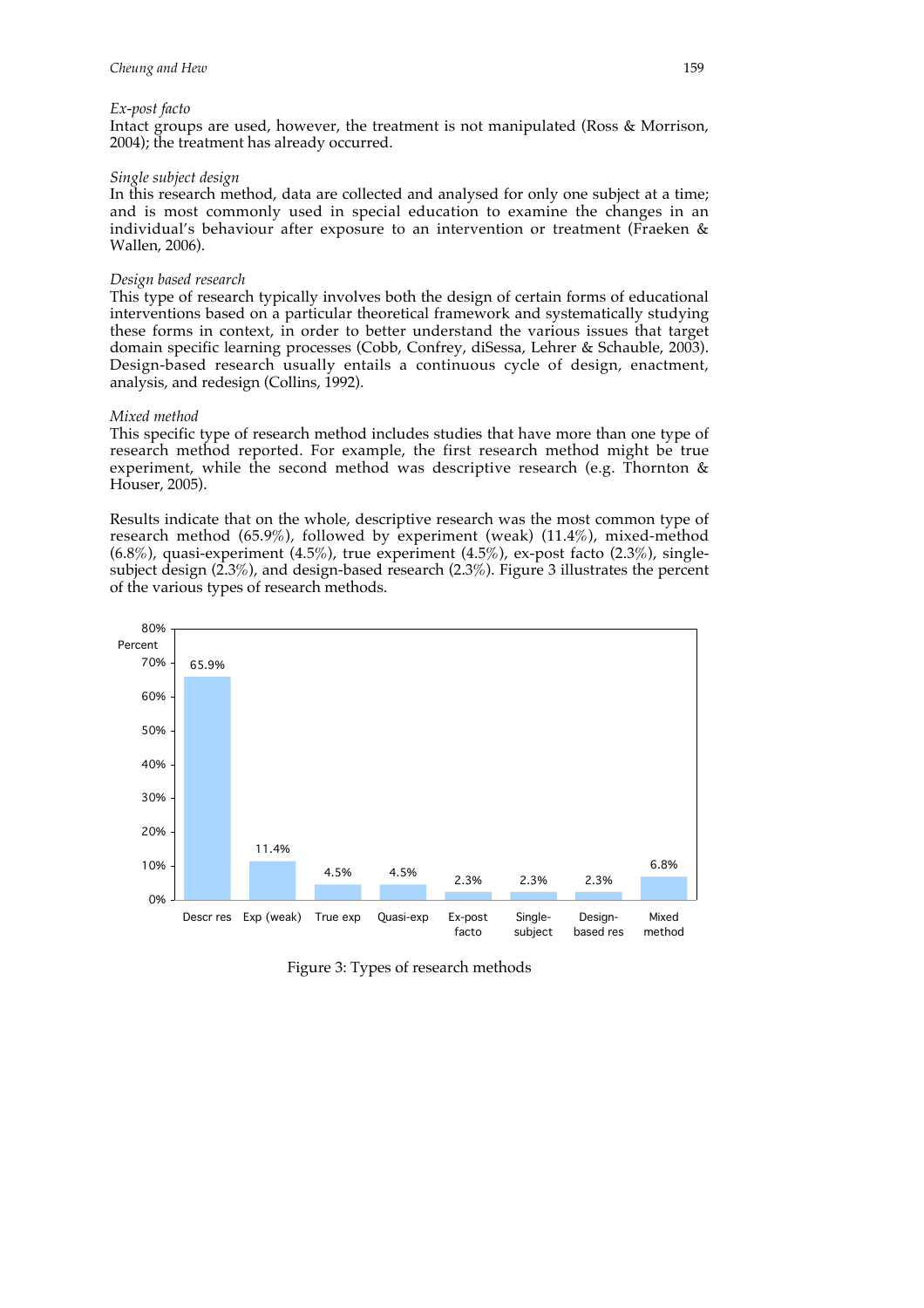#### **Data collection methods**

The data collection methods that were found in our review of past empirical studies included the following five methods: test or quiz, questionnaire, interview or focus group discussion, observation, and content analysis.

#### *Test or quiz*

This data collection method may include pretest and posttest. Pretest is an instrument used to gather participants' baseline performance data *prior* to an intervention or treatment of some sort. An example of pretest data is participants' English vocabulary test or quiz scores before studying materials via mobile phone email. Posttest, on the other hand, is an instrument used to gather participants' performance data *after* the conclusion of an intervention or treatment of some sort. An example of posttest data is participants' English vocabulary test or quiz scores after studying materials via mobile phone email.

#### *Questionnaire*

A Likert-type scale of items used to collect data on participants' satisfaction, or attitudes about a specific issue; for example students' satisfaction with using mobile phones in learning English vocabulary.

### *Interview or focus group*

We refer to interview as a verbal exchange or conversation between the researcher and an individual participant done either face to face or through the telephone. On the other hand, in a focus group interview, the researcher questions several individuals in small groups simultaneously (Fontana & Frey, 2000).

### *Observation*

A data collection method in which the researcher directly watched participants in natural contexts or in contexts that are contrived to be realistic in order to get an indication of their behaviours or activities (Knupfer & McLellan, 1996).

### *Content analysis*

A data collection method used by researchers to study participant behaviour or activity indirectly by gathering and examining the written contents of a communication (e.g. project plans, reflection logs, journals, emails, student worksheets, time logs, or text messages), usually through a process of comparison, and categorisation (Fraenken & Wallen, 2006; Schwandt, 1997).

Results showed that 31.4% of all data collection methods used in previous studies were questionnaire, 22.5% were test or quiz items, 20.6% were content analysis, 18.6% were interview or focus group, and 6.9% were observation (see Figure 4).

# **Research topics and findings**

A total of four main research topics were found: usage profile, viability as an assessment tool, learning outcomes, and attitudes.

#### *Usage profile*

This topic of research typically examines: types of handhelds owned, frequency of use of devices, as well as the purposes for using them. For example, Thornton and Houser (2005) studied 333 Japanese students regarding their usage of mobile phones. Students'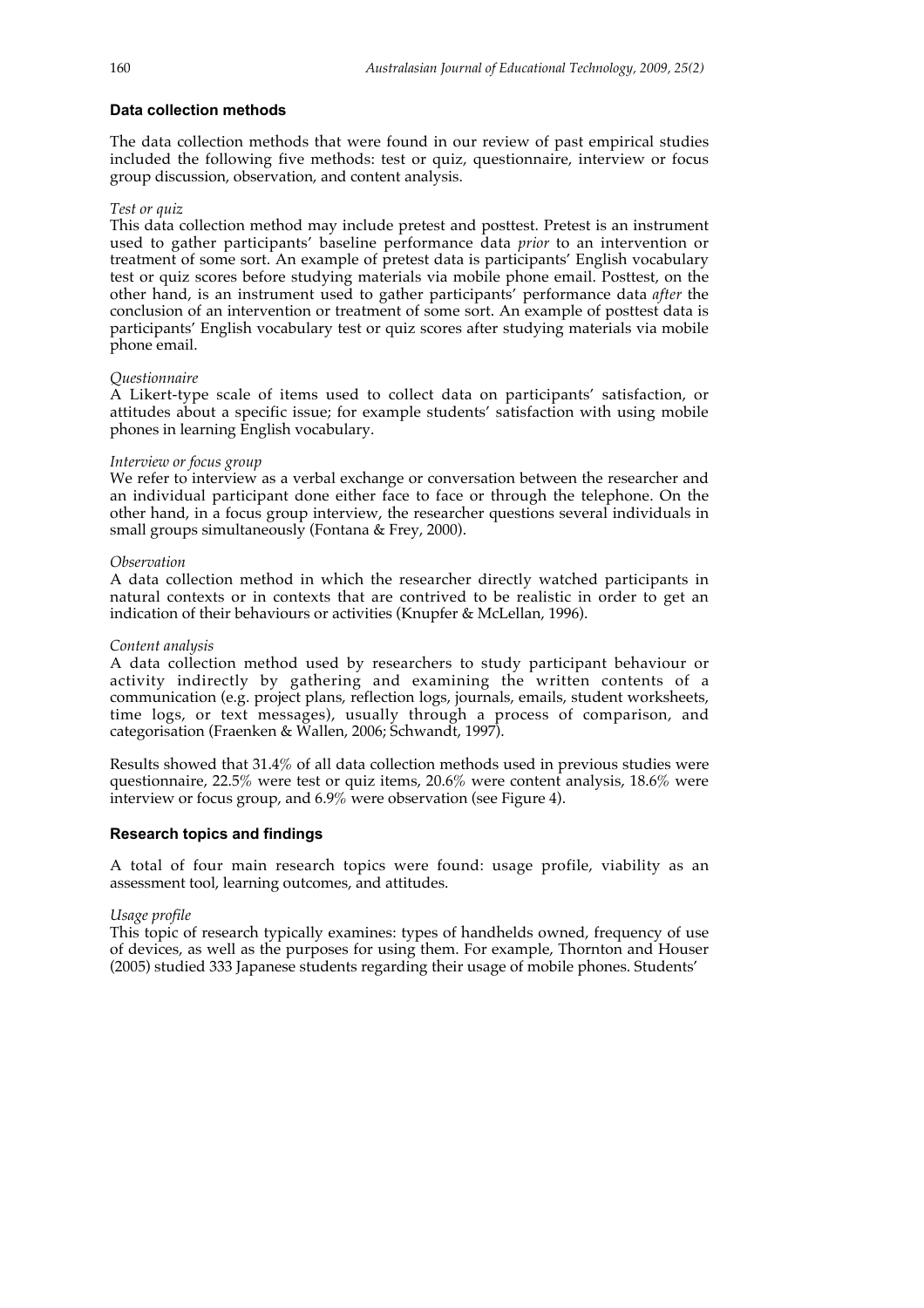

Figure 4: Data collection methods

ages ranged from 18 to 21, and disciplines of study included English as a foreign language, modern culture, computers, design, and home economics. Overall results showed that email was the most utilised mobile phone feature with an average of almost 200 email messages per week. Students (83%) mainly used mobile email for chatting with friends, 66% used it to ask other students about classes, and 44% used it for studying. Only 20% of students had used a PDA.

Other studies (e.g., van 'T Hooft, Diaz, & Swan, 2004) examined 217 grades 1-12 students' usage of PDAs, and found that 29% used them one to two times a week, 37% reported three to four times a week, and 32% reported using them almost every day. Kennedy, Judd, Churchward, Gray & Krause (2008) reported that almost 80% of 2,120 students used their mobile phones to SMS people daily, and 57.2% of students used them to take pictures on a daily or weekly basis. The researchers found that some functions of mobile phones had yet to enjoy a wider usage. For example, a vast majority of students have not used their mobile phones to access information on the web (67.8%) or to send and receive email messages (75.8%). Churchill and Churchill (2007) found that the purposes of using PDAs included accessing multimedia resources, communicating between students-students and students-teachers, capturing data, representing students' ideas or knowledge as in concept maps, and analysing and manipulating data.

#### *Viability as an assessment tool*

This topic of research examines the usability of mobile handheld devices such as PDAs for assessments such as school based examinations, tests or quizzes. In our review of the research, we found four studies that dealt explicitly with this research topic. Of these four, two studies compared the use of PDAs versus paper and pencil in terms of student test scores, efficiency, and student satisfaction (Segall et al., 2005; Treadwell, 2006), one examined only the satisfaction aspect (Ganger & Jackson, 2003), while one study investigated the design and development issues regarding the implementation of a computerised adaptive test (CAT) on PDAs (Triantafillou et al., 2008).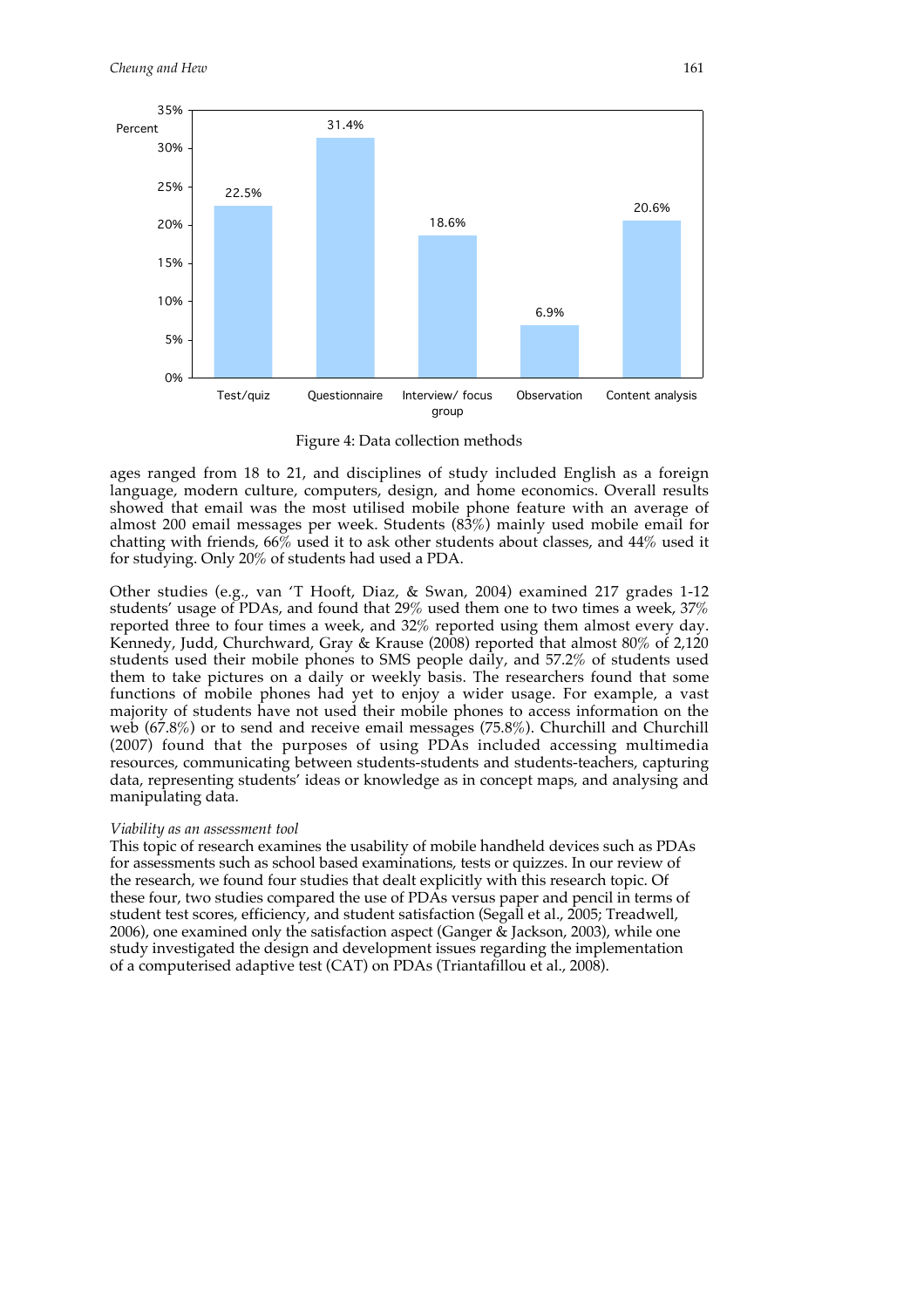Overall, previous empirical results suggested that there was no statistically significant difference in terms of *test scores* between students who used the PDAs and students who used the paper based assessment method (Segall et al, 2005; Treadwell, 2006). Efficiency may be defined as the resources consumed in order to obtain a goal (Segall et al, 2005). Some of the efficiency measurements reported in previous studies included time to *complete* a quiz or test, and time to *prepare* a quiz. Results with regard to efficiency in terms of time to *complete* a quiz or test were not conclusive. Although Segall et al's (2005) results suggested that although the PDA based quiz was more efficient to complete compared to the paper and pencil quiz, the results should be interpreted carefully because the two quizzes were dissimilar in the material covered. On the other hand, the results for efficiency in terms of time to *prepare* a quiz or test seemed to indicate that PDA based assessment took a lesser time to prepare compared to the paper and pencil based assessment (Treadwell, 2006).

Results pertaining to student satisfaction were mixed. One study (Ganger & Jackson, 2003) indicated that students preferred paper and pencil assessment to PDA based assessment, because the latter did not permit flagging questions for later review; each question in the PDA was answered and submitted individually, hence students were unable to review or change their responses. Segall et al (2005) found no significant difference in student satisfaction between the PDA based and paper and pencil assessment methods. On the other hand, other studies (e.g. Treadwell, 2006; Triantafillou et al., 2008) suggested that students were satisfied with a PDA based assessment system. For example, students in Triantafillou et al's (2008) study indicated that the test was clear and secure, and that the use of the PDA was very interesting and attractive.

#### *Learning outcomes*

This research topic investigates whether the use of mobile handheld devices can improve or enhance students' learning. In our review of the research, we found 11 studies (Chen & Chung, 2007; Chen, Kao & Sheu, 2003; Hennessy, 2000; Kong & Li, 2007; Maniar, 2007; Moallem, Kermani & Chen, 2003; Schcolnik, Kol & Oren, 2007; Tan et al., 2007; Thornton & Houser, 2005; Zurita & Nussbaum, 2004) that dealt with this research topic. Of these 11 studies, three compared the performance of students who used PDAs or mobile phones with students who used other methods such as books, desktops, or paper. These studies were done primarily using quasi-experimental or true experimental research methods. For example, Chen et al (2003) examined whether elementary students' performance (pretest and posttest) of bird knowledge benefited from using PDAs. Students in the PDA group used the handheld devices to observe a static image of the bird, search for information about birds, and answer multiple questions on features of birds. The control group, on the other hand, was given a twocone telescope and a guidebook. This group identified bird features with the telescope, searched for information with guidebook, received questions orally, and provided answers on a paper worksheet. Results suggested that students using the PDA significantly outperformed students who were using guidebooks. The researchers posited that this was due to the students having to spend more mental effort for completing the task on their own using the PDA. However, what such mental effort entailed was not explained at all.

In another comparison study, Thornton and Houser (2005) assessed students' learning of English vocabulary via mobile phones compared to using the Web or paper based materials. The researchers of the study conducted two quasi-experiments. In the first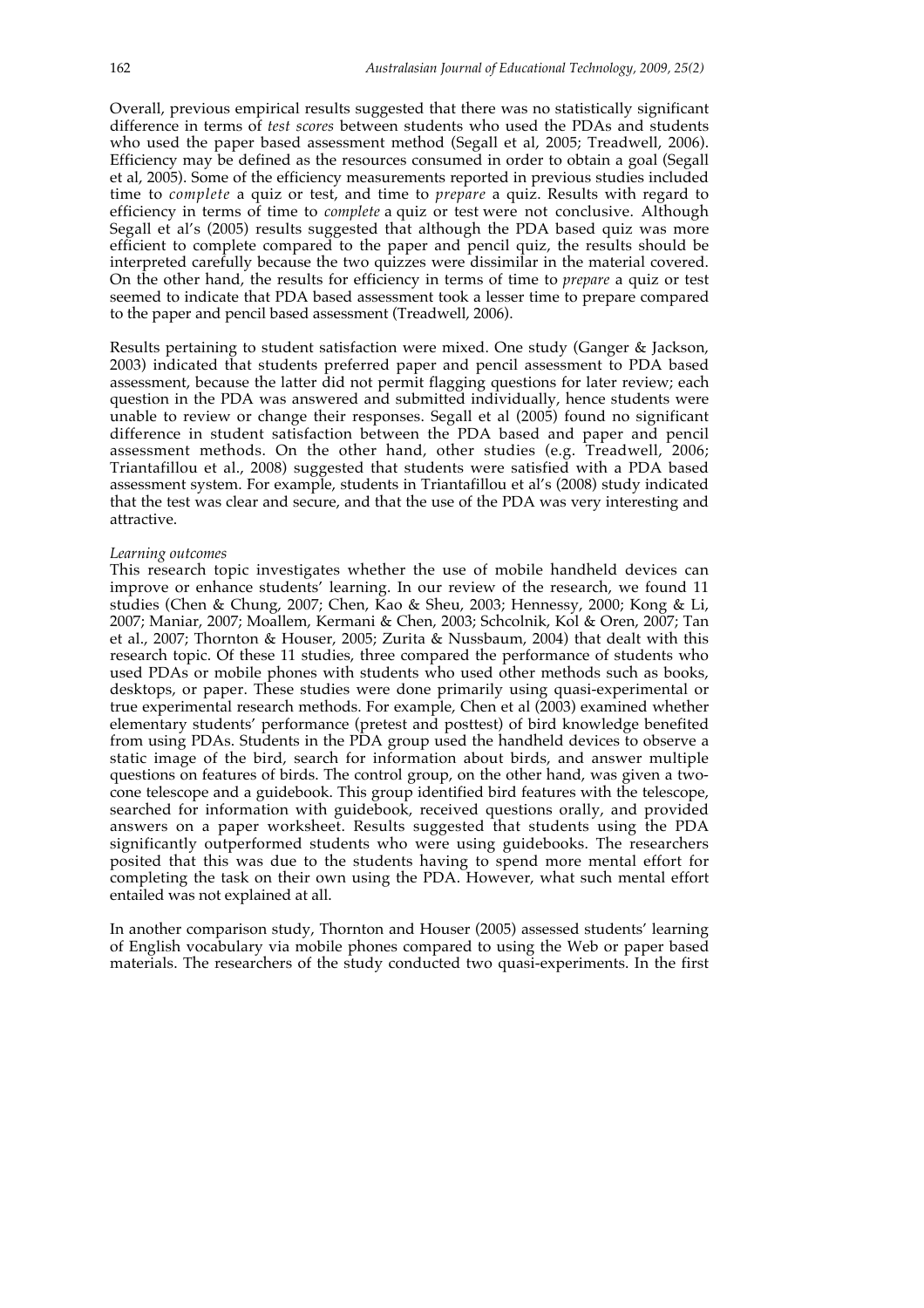quasi-experiment, a group of students (n=13) studied English vocabulary lessons over a two week period. These lessons were emailed to the students' mobile phones. Another group of students (n=13) were encouraged to study identical materials on an identical schedule, materials that the researchers had posted on a website. After two weeks, the two groups of students switched media for another two weeks. In the second quasi-experiment, two groups of students studied identical materials for two weeks. The researchers sent messages to one group's (n=25) mobile phones, and encouraged the other group of students (n=43) to study identical messages that they had printed on paper and distributed to the students. Overall results indicated that students who received mobile e-mail English vocabulary lessons at timed intervals learned more compared to students who were urged to regularly study identical materials on paper or Web. The researchers posited that the push aspect of mobile phones promoted regular study, and this more frequent study led to better learning.

Zurita and Nussbaum (2004) examined a learning environment supported by wireless handhelds (PDA-like devices) to teach Spanish words for first graders in Chile. Specifically, the first graders were randomly grouped in three, where each child had one Spanish syllable. The children had to find out how to combine the syllables to build words known to them. One environment (the control group) was implemented without any technological support, while the other environment (the experimental group) was with the support of wireless inter-connected handhelds. There was a significant difference between the two groups in terms of their posttest scores in word construction with the experimental group performing better than the control group. The control group had problems (e.g. children quarelling) when dealing with the syllable tokens. Also, there were little or no discussion over a word to construct since one child imposed his or her personal point of view. On the other hand, the handhelds offered an environment where there was no arguing over the dealing of syllables (each child has one handheld) and the cognitive effort was targeted to the construction of words. Also, the handhelds gave each child the possibility to decide how his or her syllable was used in relation to the rest of the group, and then whether the formed word was correct.

Other studies (n=5), using weak experimental research methods, also attempted to determine whether the use of mobile handheld devices can enhance students' learning, but without the use of a control group (Chen & Chung, 2007; Hennessy, 2000; Kong & Li, 2007; Moallem, Kermani & Chen, 2003; Tan et al., 2007). With various student populations (university undergraduates, fourth, seventh and eighth graders), and different subject matter contexts (English language, mathematics, education, environmental issues), and employing mainly pretest and posttest scores, it seems that the results of these studies overall suggest that using such handhelds can enhance student learning.

One study (Levi & Kennedy, 2005) used students' self reports such as questionnaire and focus group data to measure the effectiveness of learning Italian via mobile SMS. The study did not employ any control group. Participants indicated that utilising mobile SMS could help their learning of Italian because the SMS served as a useful trigger or prompt to help students reinforce what they had earlier learned in class.

Finally, some researchers were interested in investigating how different screen sizes might affect students' learning performance (Maniar, 2007; Schcolnik, Kol & Oren, 2007). For example, each student (n=16) in Maniar's study watched an educational five-minute video on how to measure blood pressure on their allocated devices such as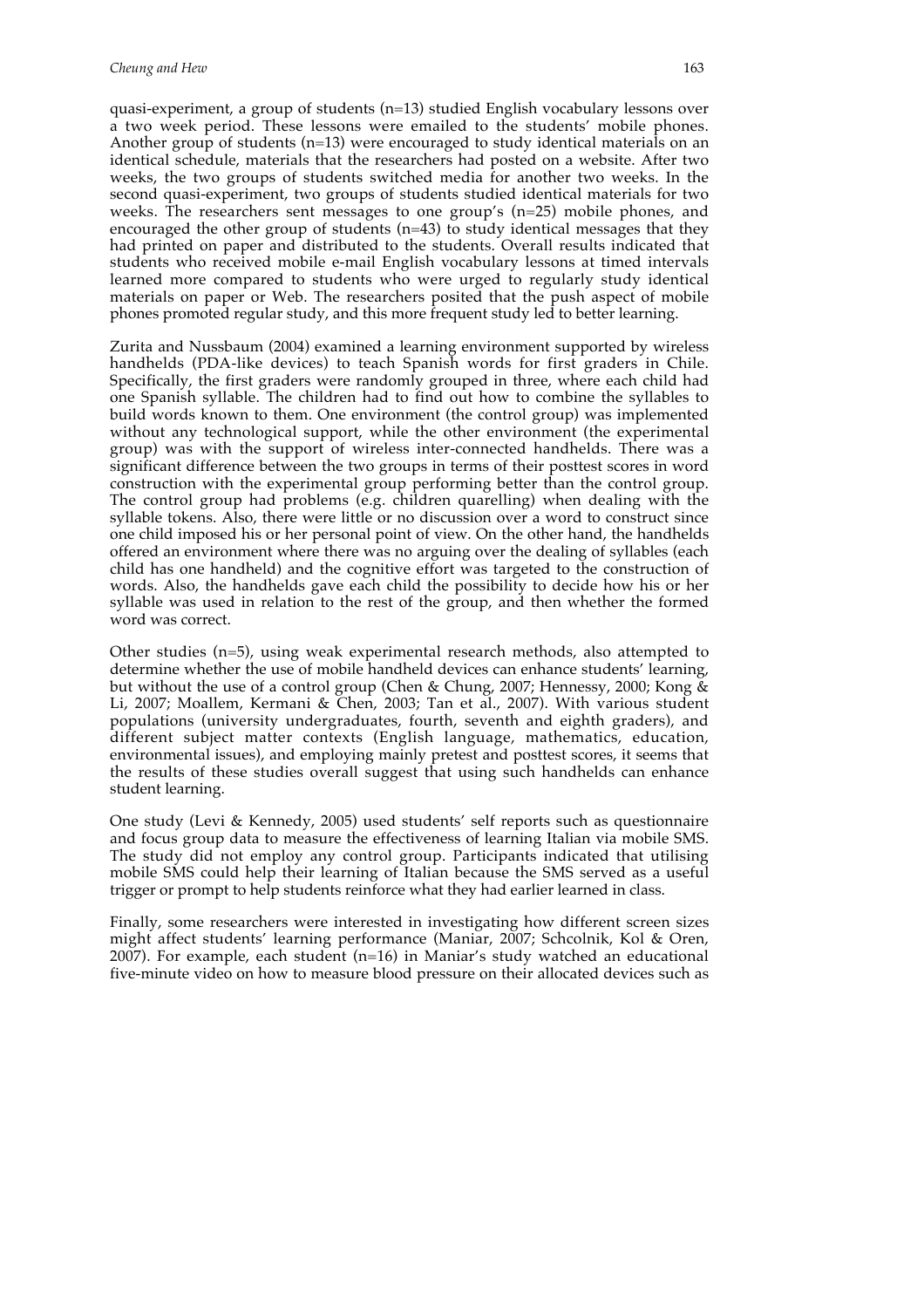- (a) small screen (Nokia 6600 mobile phone, screen size 42 mm diagonal), (b) medium screen (Motorola E1000 mobile phone, 58 mm), and (c) large screen (Compaq iPAQ H3800 PDA, 96 mm). Before watching the video, participants were asked four questions to assess their prior knowledge. After watching the video, they were asked the same four questions again. Maniar found that participants using the large and medium screen devices learnt significantly more than those using the small screen. No significant difference in the amount learnt between participants using the large screen and those using the medium screen. Overall, this suggests that screen sizes of approximately 58 mm (diagonal) and above can result in a significantly higher amount of information learnt compared to sizes of around 42 mm and below.

#### *Attitudes*

In addition to studying learning outcomes, researchers were also interested in outcomes in the affective domain, such as students' perceptions of desired functions in a handheld device, as well as students' satisfaction toward using PDAs and mobile phones. For example, in a survey involving 84 nurse students in their third year at the Department of Health and Behavioral Sciences, Berglund, Nilsson, Révay, Petersson and Nilsson (2007) found that the six most frequently mentioned functions that nurse students desired in a PDA included (a) calculator, (b) camera, (c) journal notes, (d) alarm function, (e) calendar, and (f) Internet/intranet/mail.

With regard to students' satisfaction, research overall seems to suggest that students like using the handhelds due to the following reasons: portability of the handhelds which made it very convenient for students to use waiting or traveling moments to do work using the devices, price advantage of the handhelds over laptops, ease of synchronisation of the handhelds with desktop computers by infrared (beaming), and instant-on capability of the devices (no waiting for an operating system to boot up) (e.g., Hennessy, 2000; Motiwalla, 2007; Perry, 2003; Seppälä & Alamäki, 2003; Van 'T Hooft, Diaz & Swan, 2004; Waycott, Jones & Scanlon, 2005).

On the other hand, some of the reported dislikes about using the handhelds include: unfamiliarity with the devices, limited battery life, limited memory, small screen size, instability of the devices due to hardware crash, difficulties in making inputs using the stylus or phone keypads, and limited Internet browsing due to a majority of websites not rendering in a usable format on small screens (e.g. Chen, Myers & Yaron, 2000; Burke et al., 2005; Corlett, Sharples, Bull & Chan, 2005; Franklin & Sexton, 2006; Johnson & Wilkes, 2004; Olney & Lefoe, 2007; Ramsden, 2005; Seppälä & Alamäki, 2003).

Results showed that 49.1% of all research topics were about learners' attitudes toward the use of mobile devices, 26.3% centered on usage profile, 17.5% were about learning outcome, and finally 7.0% focused on the viability of mobile handheld devices as an assessment tool (see Figure 5).

# **Discussion and conclusion**

In this paper, we undertook a review of extant, empirical based research to summarise the current literature regarding the use of mobile handhelds devices such as PDAs, palmtops, and mobile phones, in K-12 and higher education settings. In this section, we summarise and discuss some major findings from the research, as well as several limitations of previous empirical studies. We conclude by providing some recommendations for future research related to mobile handheld devices in education.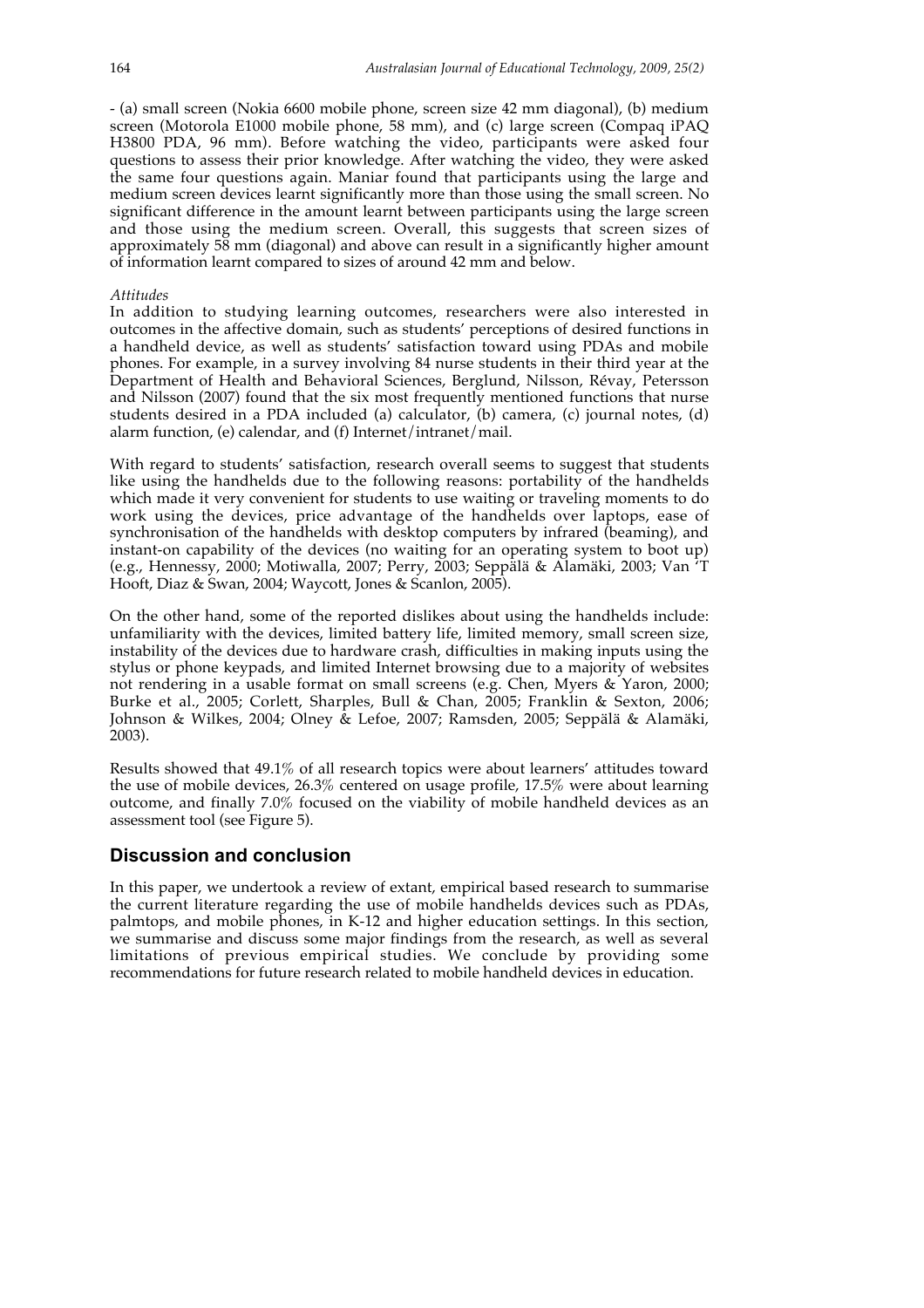



Several major findings can be summarised from the research. These include the following:

- 1. Mobile handheld devices are most commonly used by students and teachers as communication and multimedia access tools (i.e. accessing multimedia resources such as e-books, databases, web pages, *PowerPoint* presentations). The widespread use of mobile devices as a communication tool is intuitively reasonable since these devices were originally designed and created for people to exchange information with one another. The dominant use of mobile devices (e.g. PDAs) as multimedia access tools suggests that the current technology functions primarily as replacement. According to Hughes (2005), technology as replacement involves technology serving as a different means to the same instructional or learning goal. For example, students could read an e-book on a PDA. This activity replaces the reading of a paper based book with the unchanged learning goal of student gaining information. Or teachers asking their students to access web pages and *PowerPoint* presentations on the go using PDAs, instead of being in a physical computer lab using a desktop computer or classroom with the unchanged instructional goal for students to gain information. A possible driving force for the wide use of PDAs as replacement technology may be due to the convenience and portability of the handheld devices. Technology as replacement may be contrasted with technology functioning as transformation (Hughes, 2005). The latter has the potential to reorganise students' cognitive processes and problem solving activities such as using graphing tools for exploratory data analysis, data organisation, and testing hypotheses related to the data (Pea, 1985). Another plausible reason for the current wide use of PDAs as replacement technology is that students and teachers are new to using such devices in education; hence they are still exploring them. Technology integration stage theorists would view such users as being located in the *familiarisation* stage (Hokanson & Hooper, 2004).
- 2. Descriptive research is the most dominant type of research method employed by previous empirical studies. This result supports Knupfer and McLellan's (1996)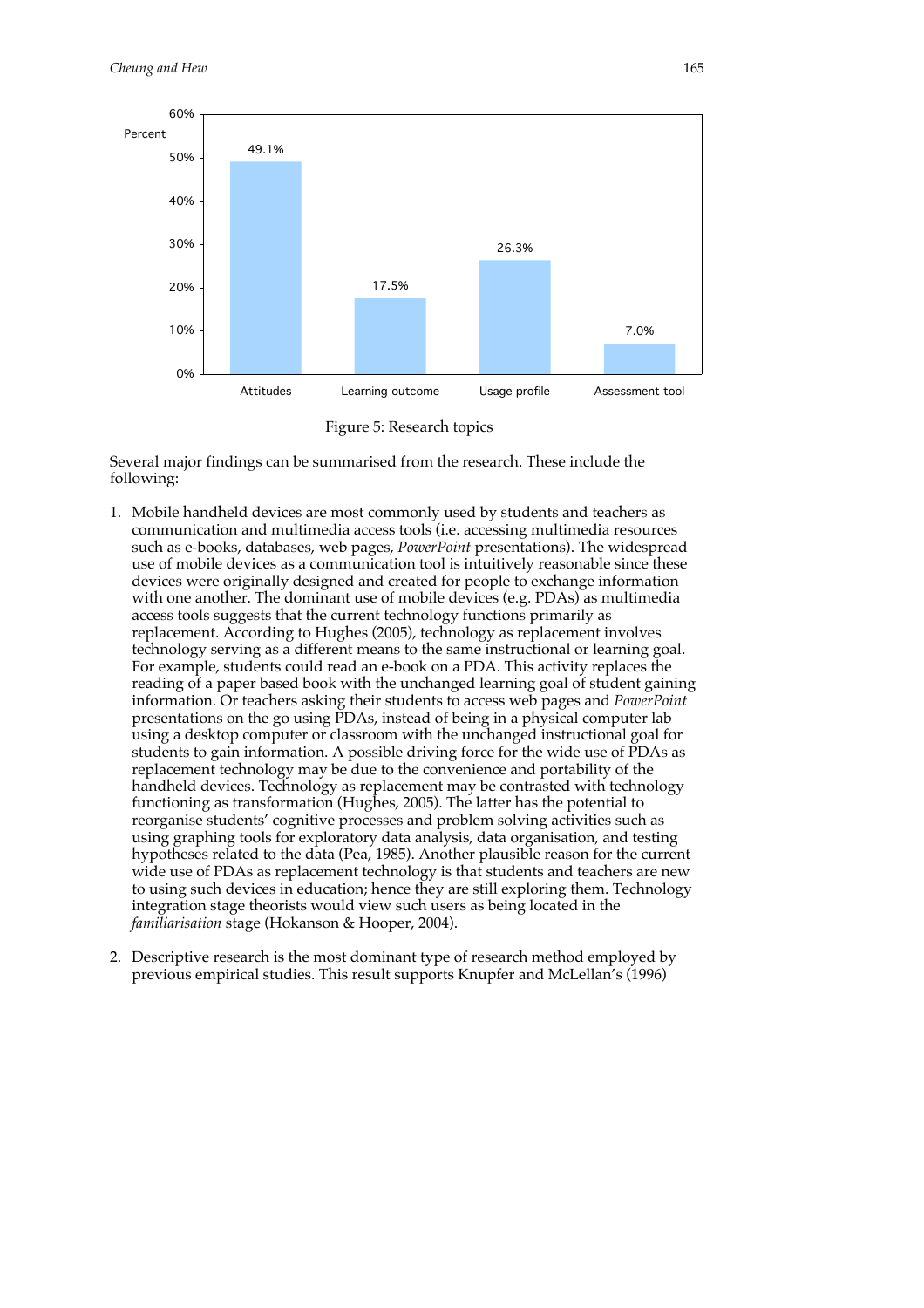prognosis that there would be more studies employing descriptive research as their research method in recent years to explain educational events or issues. Another probable reason for conducting descriptive research is that it is better placed to answer complex educational questions situated in diverse contexts.

- 3. The most common data collection method used is the questionnaire. One possible reason for this might be the ability of the questionnaire to collect data from a large pool of participants relatively easily compared to other methods such as observation, or content analysis.
- 4. There is no significant difference in terms of test scores achieved by students in the PDA and paper and pencil based assessment methods. Results, however, seem to suggest that the PDA based assessment method is more efficient than paper and pencil method in terms of time to *prepare* the quiz or test; but is inconclusive whether the PDA based method is more efficient in terms of time to *complete* the test. Results pertaining to student satisfaction of using PDA as an assessment tool are mixed.
- 5. The majority of results appear to suggest that students' learning is enhanced through the use of mobile handheld devices. This finding, however, should be viewed with caution because of the lack of rigorous research designs. We will describe this issue in greater detail in a later section of this article, "Limitations of previous studies." Results also suggested that previous studies that examined students' learning appeared to focus on two types of Gagne's (1985) learning outcomes – verbal information, and intellectual skills. For example, with regard to the former, five of the ten studies dealt with language learning, in particular the learning of English vocabulary (e.g. Chen & Chung, 2007; Thornton & Houser, 2005). The remaining five studies appeared to deal with an intellectual skills outcome such as discriminating different types of birds (e.g. Chen et al., 2003).
- 6. In our review of previous research, we found that a majority of the studies tended to place greater emphasis on the features of the mobile devices and procedures for using them, rather than on the theoretical rationale or justification for using them. The use of theoretical foundations will help inform the pedagogy of using them – a key success factor to the successful use of mobile devices to enhance learning as claimed by Duncan-Howell and Lee (2007). We recommend that researchers invoke appropriate theoretical foundations to inform future research. Some of the theoretical foundations relevant to learning and teaching in a mobile learning environment might include activity theory (Smørdal & Gregory, 2003; Waycott et al., 2005) and conversation theory (Kukulska-Hulme & Traxler, 2005; Pask, 1975). For example, Waycott et al. (2005) described the application of activity theory to analyse how online students adapted and appropriated PDAs for their learning activities, what benefits the mobile devices enabled, and what problems students encountered. Conversation theory describes learning in terms of communication with teachers, as well as with other students (Laurillard, 2002; Sharples, Corlett & Westmancott, 2002). It is through mutual conversation that one comes to a shared understanding of an issue or topic (Sharples et al., 2002). Motiwalla (2007) addressed the application of conversational theory to mobile phones by describing how the push mechanism of SMS can help support conversations between students on a particular topic in a mobile learning environment.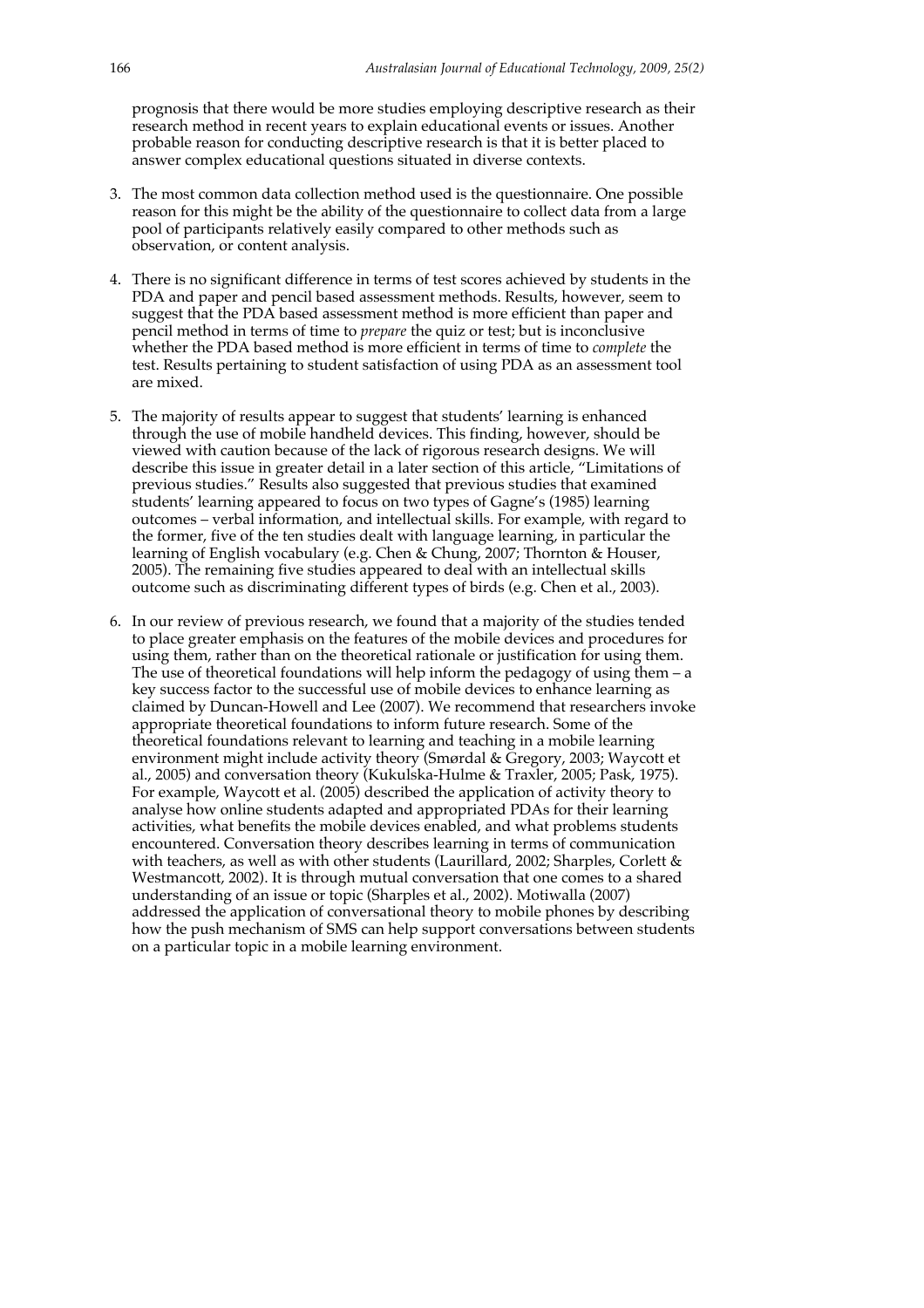- 7. The use of Everett Rogers' diffusion of innovation theory can also provide one with a possible framework to examine the uptake of mobile devices in teaching and learning. Specifically, Rogers (2003) described an innovation as "…an idea, practice, or object that is perceived as new by an individual or other unit of innovation" (p. 12). Although many would argue that mobile devices such as mobile phones and PDAs are not really innovative objects in the 21st century era, Rogers asserted that an innovation need not be a brand new thing, in contrast to what its name implies, but rather is perceived as new by the user. We believe that this is certainly the case with the use of mobile devices in K-12 and higher education contexts. Using Rogers' diffusion theory to reflect on previous research studies done on mobile devices has enabled us to make the following observations. First, we noted that for many studies, the uptake of mobile devices was mainly limited to the level of knowledge awareness, possibly due to the short duration of time in which the studies were conducted. A majority of the studies (56%) were limited in their duration, ranging from a few hours to one semester. Short-term studies do not allow users the opportunity to fully adopt the innovation because students and teachers are still new to using such devices in education; hence they are still exploring them. Second, we noted that one aspect of the innovation – complexity, which is the degree to which an innovation is perceived as difficult to use, can hinder the uptake of mobile devices in K-12 and higher education settings. While many users appreciated the portability of the devices, the results of our review suggested that users were also hindered by issues such as limited battery life, limited memory space, small screen size, difficulties with inputs using the stylus or phone keypads, and limited Internet browsing due to a majority of websites not rendering in a usable format on small screens. However, issue such as difficulties in inputing data using phone keypads, or small screens may perhaps be an irresolvable dilemma because any attempt to increase screen size or allow for a greater ease of data entry (e.g. via a keyboard), may render the devices bulkier and therefore less portable.
- 8. Some authors have suggested that the cost of using mobile handheld devices (e.g. price of the device, cost of mobile service) is a hindrance to introducing the devices into teaching and learning (Churchill & Churchill, 2007; Kukulska-Hulme & Traxler, 2005; Lindquist et al., 2007; Litchfield et al., 2007; McCracken, Withers & Fee, 2007; Perry, 2003). However, other authors seemed to disagree (Allan, 2006; Moallem et al., 2003; Motiwalla, 2007; Thornton & Houser, 2005; van'T Hooft et al., 2004; Zurita & Nussbaum, 2004). For example, Allan 2006 argued that although the cost of a mobile device (e.g., a PDA) varies according to functionality, size of memory, and accessory features, it is usually less expensive than desktop and laptop computers. As a result, schools and universities could afford to buy and use PDAs in teaching and learning more than they could with laptops. Motiwalla (2007) claimed that students could have more access to data services in the future due to the newer digital phones having low-cost access to fixed-rate data services from 3G to WiFi network services. Although it is important to examine the cost of usage (e.g., price of phone, cost of SMS messages) *per se*, we believe that it may be more crucial to investigate the *cost effectiveness* of using a mobile handheld device. Cost effectiveness compares the costs and actual outcomes of a particular course of action in order to determine whether it is indeed worth doing it. Universities would be interested to know if the money used to introduce devices (e.g. PDAs, mobile phones) could affect certain outcomes, for example whether student enrollment is positively affected by use of these devices in completely online courses. Brown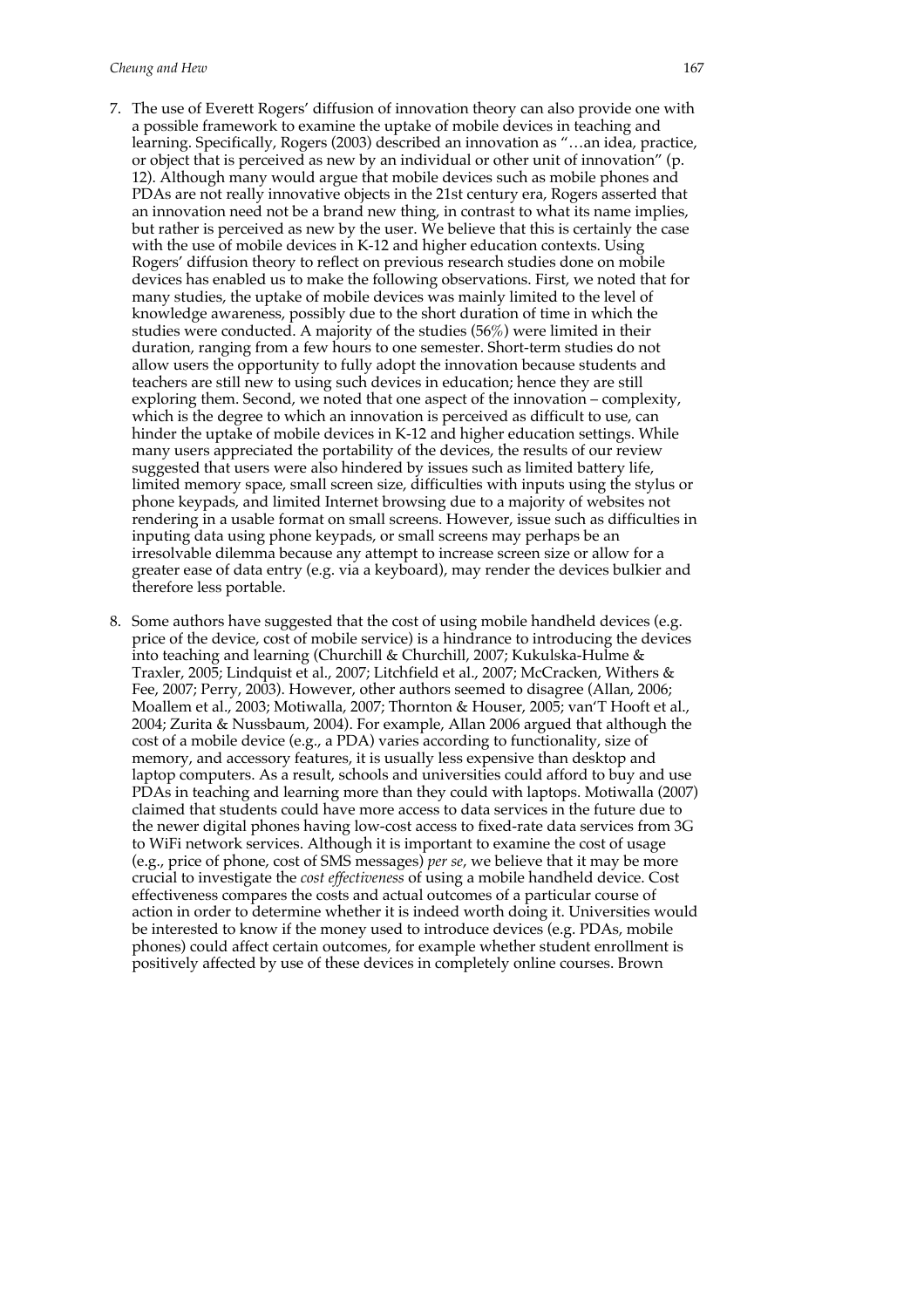(2005) suggested that the use of handhelds can make "learning even more widely available and accessible than we are used to in existing e-learning environments" (p. 299). Indeed, if more students choose to enroll in online courses that utilise such devices, it would help justify the money that schools must spend for using them.

### **Limitations of previous empirical studies**

There are several methodological limitations concerning previous empirical studies. First, a majority of studies used a weak experimental method that utilised a one group pretest and posttest design to examine student learning outcomes due to use of mobile handheld devices use. According to Tallent-Runnels et al. (2006), without a control group, differences found between pretest and posttest scores might not necessarily be attributable to the use of mobile handheld devices such as a PDA or mobile phone. Adding a control group and random assignment of participants to the research design could strengthen a study considerably (Tallent-Runnels et al., 2006). While this may be true, we are hesitant to advocate media comparison studies *per se* (e.g., one group with PDA versus one group without PDA). This is because historically researchers in instructional technology have voiced concerns about comparing learning outcomes between different media due to the presence of many potential confounding variables which makes the task of pinpointing a specific factor or factors that may account for the learning difference difficult, if not impossible (Clark, 1983). Instead, since different media possess different attributes (Kozma, 1994), future research studies might focus on investigating where and how to best use mobile devices as an instructional medium. In recent years, researchers have advocated the use of design based research as a tool to study the use of educational technologies in authentic complex settings (e.g. Dede, 2005; Collins, Joseph & Bielaczyz, 2004). Collins et al (2004) argued that, "They [design based methods] fill a niche in the array of experimental methods that is needed to improve educational practices." (p. 21). Future research studies could employ the design based research approach to researching the use of mobile devices in  $\hat{K}$ -12 and higher education contexts.

The second limitation is that a great majority of the previous studies did not report effect sizes in the results or discussion section (the exception being Tan et al's 2007 study). The APA Task Force stressed that researchers should provide some effect size estimate such as Cohen's *d* when reporting a *p* value since reporting and interpreting effect sizes is essential to good research (Wilkinson & APA Task Force on Statistical Inference, 1999). Kotrlik and Williams (2003) argued that reporting effect size allows a researcher to judge the magnitude of the differences present between groups, thus increasing the capability of the researcher to judge the practical significance of the results derived.

The third limitation is that almost half (46%) of the descriptive research studies based their findings primarily on participants' self-reported data, such as interviews and questionnaire surveys. A general problem of studies based on self-reported data is that participants usually have correct notions about socially desirable answers, which can be referred to as the tendency to provide answers that cause the respondent to look good (Hakkarainen et al., 2001; Rosenfeld, Booth-Kewley, Edwards & Thomas, 1996). Social desirability responding has long been viewed as a potential source of error variance in self-report measures (Hancock & Flowers, 2001). In addition, studies that employed observations as a means to collect data did not report any inter-observer or intra-observer agreement reliability. Knupfer and McLellan (1996) argued that because human observers may have biasing expectations, and their recording methods may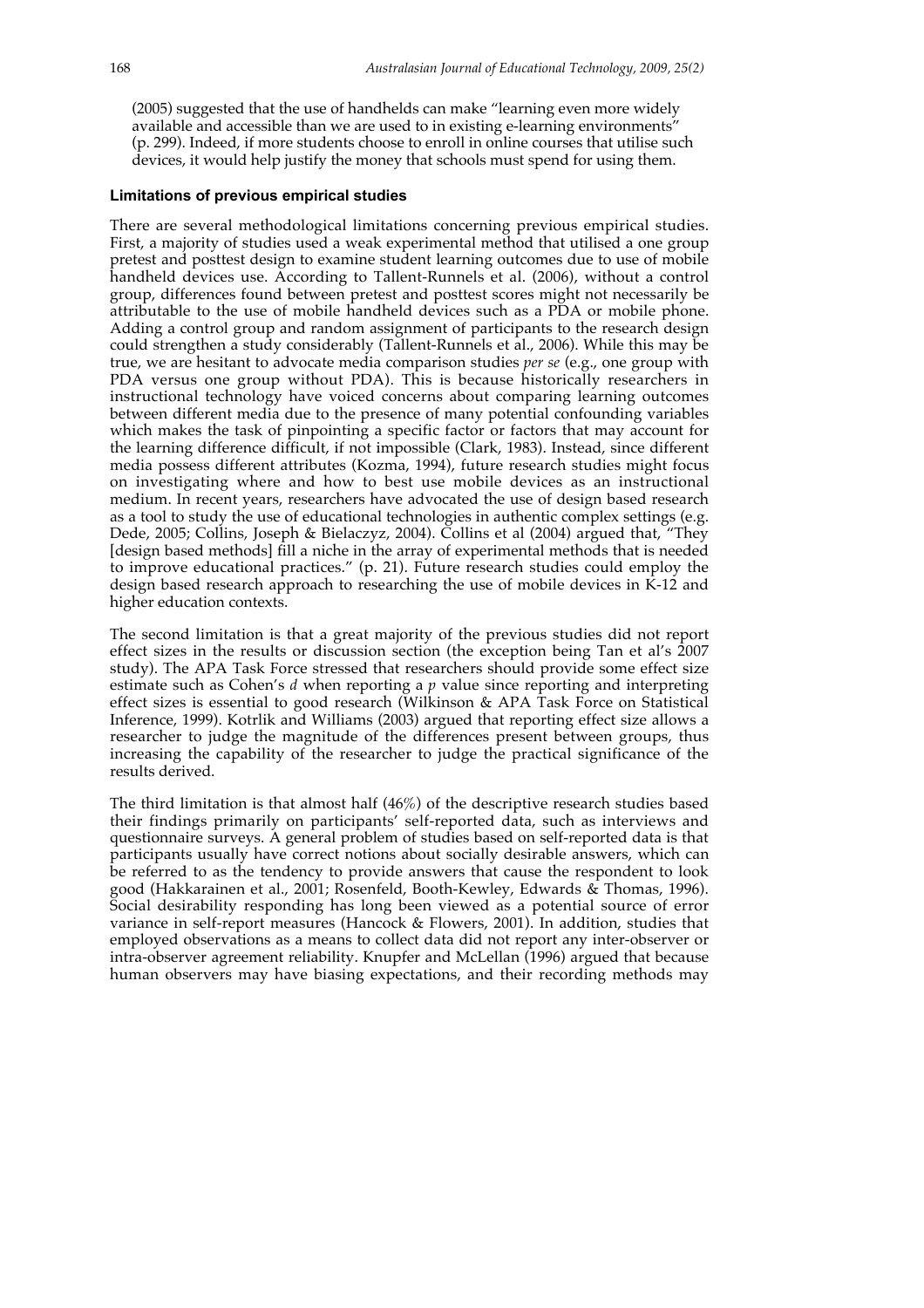change over time due to fatigue or practice, it is important that an assessment of both inter-observer and intra-observer reliability be conducted for observational research.

The fourth limitation is that a majority of the studies (56%) were limited in their duration, ranging from as short as a few hours to one semester. Short-term studies cannot fully address some issues that may be critical in helping us understand how the use of mobile handheld devices might evolve over time. For example, studies that are short-term may suffer from a novelty effect, where it is possible that students and teachers are more likely to use the devices because the devices are new to them compared to participants who have used them for a longer period of time. This may introduce a significant bias with respect to the obtained results. Such a possibility, has indeed, been raised in one of the studies (Allan, 2006) who found that seventh graders had a preference for PDAs, while the ninth graders were divided in their responses. The difference between the ninth and seventh graders could be attributed to the novelty factor because the seventh graders only used the PDAs for less than one year, while the ninth graders, who had used the devices for almost three years, voiced their frustrations with the device's small screen size.

# **Suggestions for future research**

We suggest that future research should provide a rich, thick description of the methodology, including the length of the study (8 of the 39 studies did not report the study duration), inter-observer and intra-observer agreement reliability, and effect sizes, so that findings can be adequately interpreted. Second, future studies should be longitudinal in nature, perhaps more than one year. Doing longitudinal studies not only provides researchers the opportunity to examine whether students' and teachers' perceptions of mobile handheld devices undergo change, but also to examine if the reported positive impact on students' learning outcomes hold over time. In addition, longitudinal studies can help reveal any detrimental effects of using the mobile handheld devices over a long period of time, which hitherto has not been investigated at all. Future studies might also examine the use of mobile handheld devices in relation to other types of learning outcomes besides verbal information and intellectual skills domains. For example, future studies should explore cognitive processes through problem solving, investigations and other inquiry based approaches using handheld devices. Finally, we urge future researchers to examine the influence of cultural and geographical contexts on use of mobile handheld devices. So far in our review, a majority of the studies involved participants from countries in North America and Europe, compared to other countries. There is a continual need to study participants in other countries in order to better understand how different cultural contexts might influence the use of mobile handheld devices differently.

# **References**

- Allan, C., Carbonaro, M. & Buck, G. (2006). A survey of personal digital assistants (PDAs) use in a middle school environment: Perceptions of teachers, parents and students. *Meridian Middle School Computer Technologies Journal*, 2(9). [viewed 22 Nov 2007, verified 5 Apr 2009] http://www.ncsu.edu/meridian/sum2006/PDAS/
- Attewell, J. (2005). Mobile technologies and learning: A technology update and m-learning project summary. London: Learning and Skills Development Agency. [verified 5 Apr 2009] http://www.lsneducation.org.uk/user/order.aspx?code=041923&src=XOWEB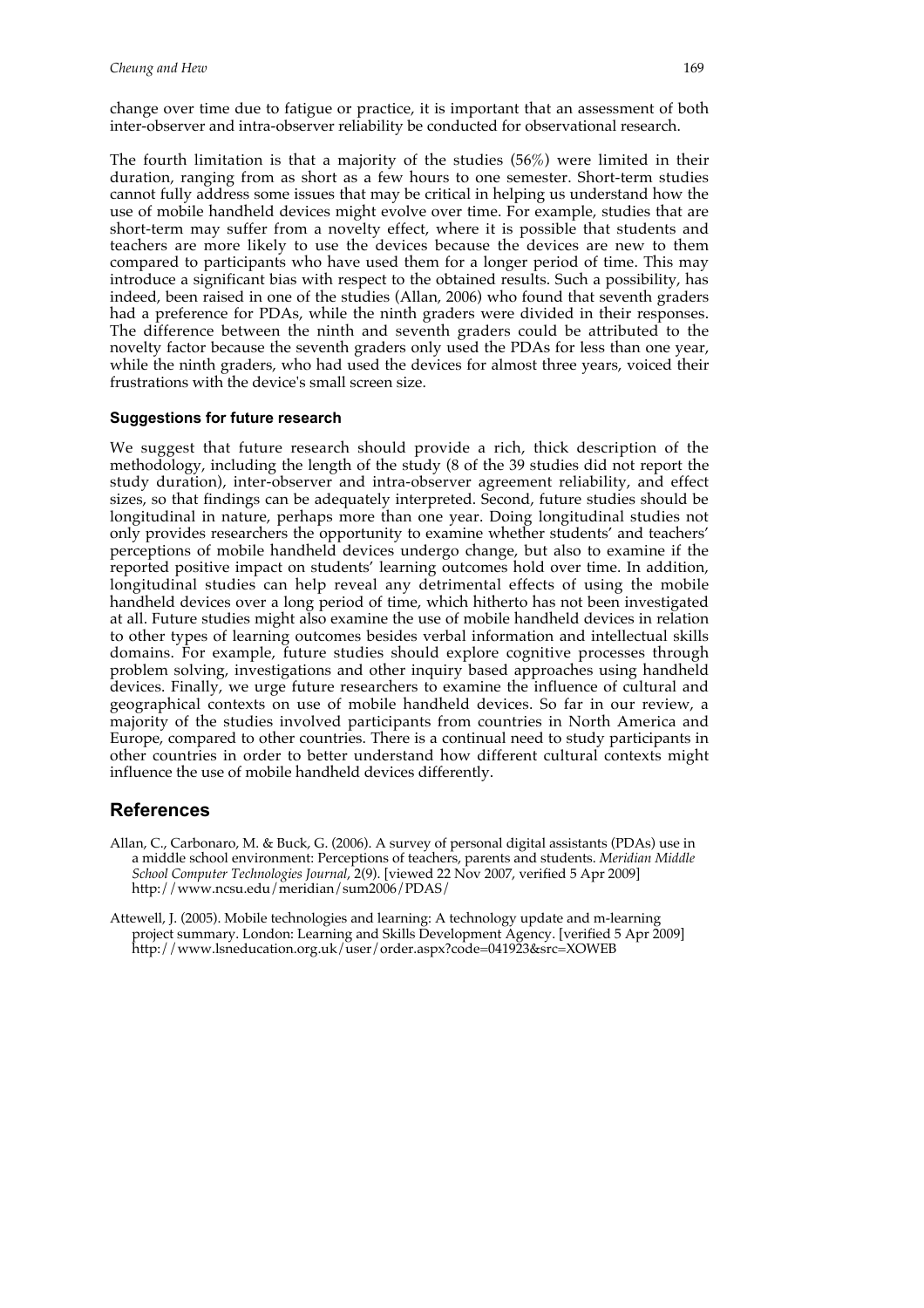- Baumgart, D. C. (2005). Personal digital assistants in health care: Experienced clinicians in the palm of your hand? *The Lancet*, 366, 1210-1222.
- Beatty, I. (2004). Transforming student learning with classroom communication systems. *Educause Center for Applied Research Bulletin*, 3, 1-13. [verified 5 Apr 2009] http://educause.edu/ir/library/pdf/ERB0403.pdf
- Berglund, M., Nilsson, C., Révay, P., Petersson, G. & Nilsson, G. (2007). Nurses' and nurse students' demands of functions and usability in a PDA. *International Journal of Medical Informatics*, 76, 530-537.
- Brown, T. (2005). Towards a model for m-learning in Africa. *International Journal on E-learning*, 4(3), 299-315.
- Burke, M., Colter, S., Little, J. & Riehl, J. (2005). Utilizing wireless mobile devices to implement field-based collaborative learning strategies and activities at the University of Tennessee. In P. Kommers & G. Richards (Eds.), *Proceedings of World Conference on Educational Multimedia, Hypermedia and Telecommunications 2005* (pp. 2198-2202). Chesapeake, VA: AACE.
- Chen, C-M. & Chung, C-J. (2007). Personalized mobile English vocabulary learning system based on item response theory and learning memory cycle. *Computers & Education*, 51(2), 624-645.
- Chen, F., Myers, B. & Yaron, D. (2000). *Using handheld devices for tests in classes* (Technical Report CMU-CS-00-152). Pittsburgh: Carnegie Mellon University, School of Computer Science. [verified 5 Apr 2009] http://www.cs.cmu.edu/~pebbles/papers/CMU-CS-00-152.pdf
- Chen, Y.S., Kao, T.C. & Sheu, J. P. (2003). A mobile learning system for scaffolding bird watching learning. *Journal of Computer Assisted Learning*, 19, 347-359.
- Churchill, D. & Churchill, N. (2007). Educational affordances of PDAs: A study of a teacher's exploration of this technology. *Computers & Education*, 50, 1439-1450. [verified 5 Apr 2009] http://www.pgce.soton.ac.uk/ict/SecondaryICT/PDFs/Educational%20affordances%20 PDAs%20tescher%20exploration%20of%20technology%20mobile.pdf
- Clark, R. E. (1983). Reconsidering research on learning from media. *Review of Educational Research*, 53(4), 445-459.
- Cobb, P., Confrey, J., diSessa, A., Lehrer, R. & Schauble, L. (2003). Design experiments in educational research. *Educational Researcher*, 32(1), 9-13.
- Cochrane, T. (2008). Mobile Web 2.0: The new frontier. In *Hello! Where are you in the landscape of educational technology? Proceedings ascilite Melbourne 2008*. http://www.ascilite.org.au/conferences/melbourne08/procs/cochrane.pdf
- Collins, A. (1992). Toward a design science of education. In E. Scanlon & T. O'Shea (Eds.), *New directions in educational technology*. New York: Springer-Verlag.
- Collins, A., Joseph, D. & Bielaczyc, K. (2004). Deisgn research: Theoretical and methodological issues. *Journal of the Learning Sciences*, 13(1), 15-42.
- Corbeil, J. R. & Valdes-Corbeil, M. E. (2007). Are you ready for mobile learning? *Educause Quarterly*, 30(2), 51-58. http://www.educause.edu/ir/library/pdf/eqm0726.pdf
- Corlett, D., Sharples, M., Bull, S. & Chan, T. (2005). Evaluation of a mobile learning organizer for university students. *Journal of Computer Assisted Learning*, 21, 162-170.
- Dede, C. (2005). Why design-based research is both important and difficult. *Educational Technology*, 45(1), 5-8.
- Dieterle, E. & Dede, C. (2006). Straightforward and deep effects of wireless handheld devices for teaching and learning in university settings. Paper presented at the 2006 American Educational Research Association Conference, San Francisco: CA. [verified 5 Apr 2009] http://gseacademic.harvard.edu/~hdul/AERA\_2006\_Dieterle\_Dede.pdf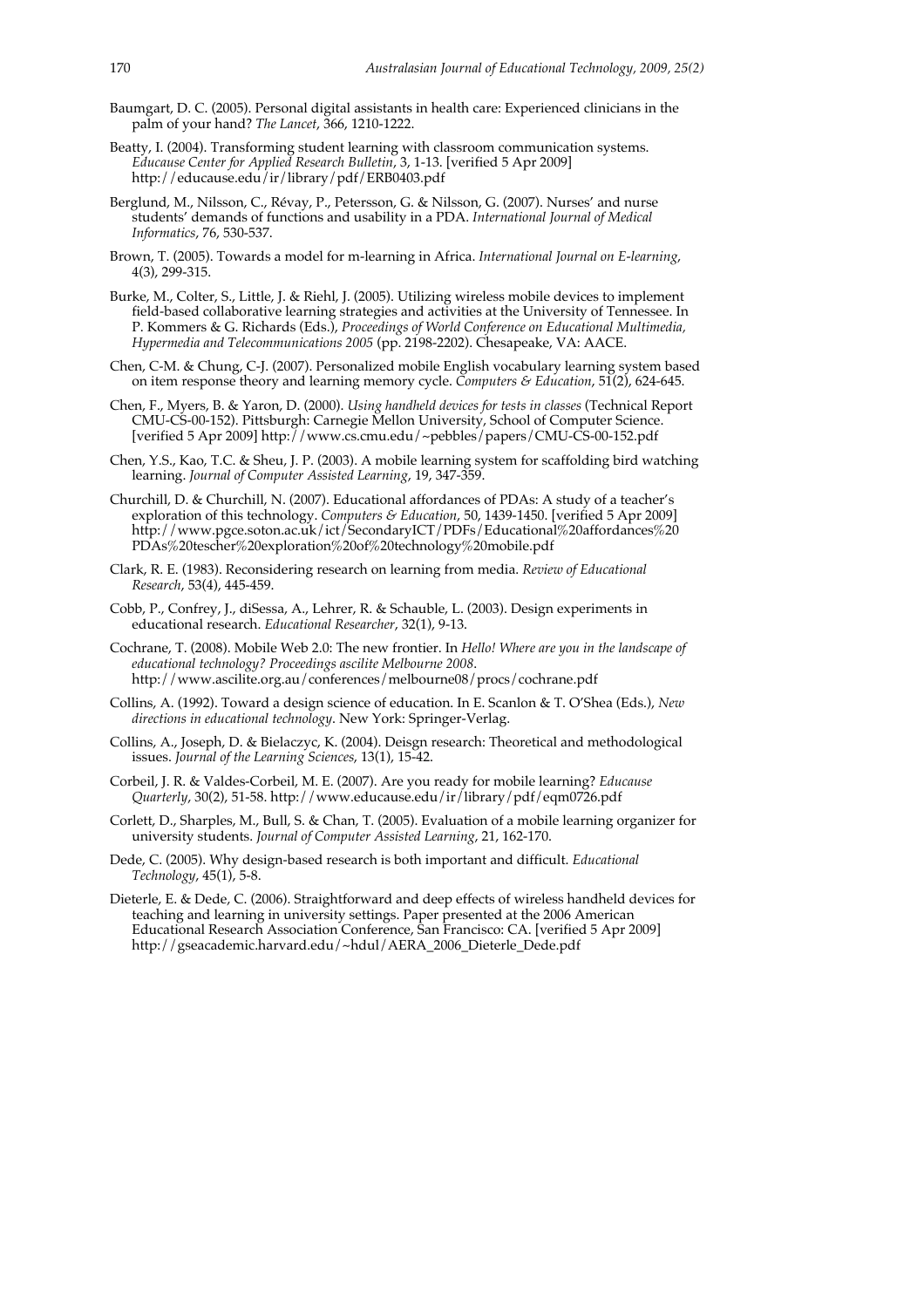- Duncan-Howell, J. & Lee, K.T. (2007). M-learning: Finding a place for mobile technologies within tertiary educational settings. In *ICT: Providing choices for learners and learning. Proceedings ascilite Singapore 2007*. http://www.ascilite.org.au/conferences/singapore07/procs/duncanhowell.pdf
- Ferry, B. (2008). Using mobile phones to augment teacher learning in environmental education. In *Hello! Where are you in the landscape of educational technology? Proceedings ascilite Melbourne 2008*. http://www.ascilite.org.au/conferences/melbourne08/procs/ferry.pdf
- Fies, C. & Marshall, J. (2006). Classroom response systems: A review of the literature. *Journal of Science Education and Technology*, 15(1), 101-109.
- Fontana, A. & Frey, J. H. (2000). The interview: From structured questions to negotiated text. In N. K. Denzin & Y. S. Lincoln (Eds.), *Handbook of qualitative research* (pp. 645-672). Thousand Oaks, CA: Sage Publications.
- Fraenkel, J. R. & Wallen, N. E. (2006). How to design and evaluate research in education (6th edition). McGraw-Hill, New York.
- Franklin, T. & Sexton, C. (2006). Faculty use of handhelds in higher education: Three years of study. In C. Crawford et al. (Eds.), *Proceedings of Society for Information Technology and Teacher Education International Conference 2006* (pp. 2201-2206). Chesapeake, VA: AACE.
- Fujimura, N. & Doi, M. (2006). Collecting students' degree of comprehension with mobile phones. In *Proceedings of the 34th Annual ACM SIGUCCS Conference on User Services* (pp. 123- 127). Edmonton, Alberta: Canada.
- Gagne, R. M. (1985). *The conditions of learning*. (4th ed.). New York: Holt, Rinehart & Winston.
- Ganger, A. C. & Jackson, M. (2003). Wireless handheld computers in the preclinical undergraduate curriculum. *Medical Education Online*, 8(3). http://www.med-edonline.org/pdf/t0000031.pdf
- Hakkarainen, K., Muukonen, H., Lipponen, L., Ilomaki, L., Rahikainen, M. & Lehtinen, E. (2001). Teachers' information and communication technology skills and practices of using ICT. *Journal of Technology and Teacher Education*, 9(2), 181-197.
- Hancock, D. R. & Flowers, C. P. (2001). Comparing social desirability responding on World Wide Web and paper-administered surveys. *Educational Technology Research and Development*, 49(1), 5-13.
- Hennessy, S. (2000). Graphing investigations using portable (palmtop) technology. *Journal of Computer Assisted Learning*, 16, 243-258.
- Hokanson, B. & Hooper, S. (2004). Integrating technology in classrooms: We have met the enemy and he is us. Paper presented at the Annual Meeting of the Association for Educational Communications and Technology, Chicago: IL. [verified 5 Apr 2009] http://hokanson.cdes.umn.edu/publications/IntegratingAECT.pdf
- Hughes, J. (2005). The role of teacher knowledge and learning experiences in forming technology-integrated pedagogy. *Journal of Technology and Teacher Education*, 13(2), 277-302.
- Jackson, M., Ganger, A. C., Bridge, P. D. & Ginsburg, K. (2005). Wireless handheld computers in the undergraduate medical curriculum. *Medical Education Online*, 10(5). http://www.meded-online.org/pdf/t0000062.pdf
- Johnson, D. W. & Wilkes, F. (2004). Using handheld computers to support collaborative research and learning: A course experiment. *Issues in Information Systems*, 5(1), 145-151. http://iisonline.org/iis/2004\_iis/PDFfiles/JohnsonWilkes.pdf
- Kennedy, G. E., Judd, T. S., Churchward, A., Gray, K. & Krause, K.-L. (2008). First year students' experiences with technology: Are they really digital natives? *Australasian Journal of Educational Technology*, 24(1), 108-122. http://www.ascilite.org.au/ajet/ajet24/kennedy.html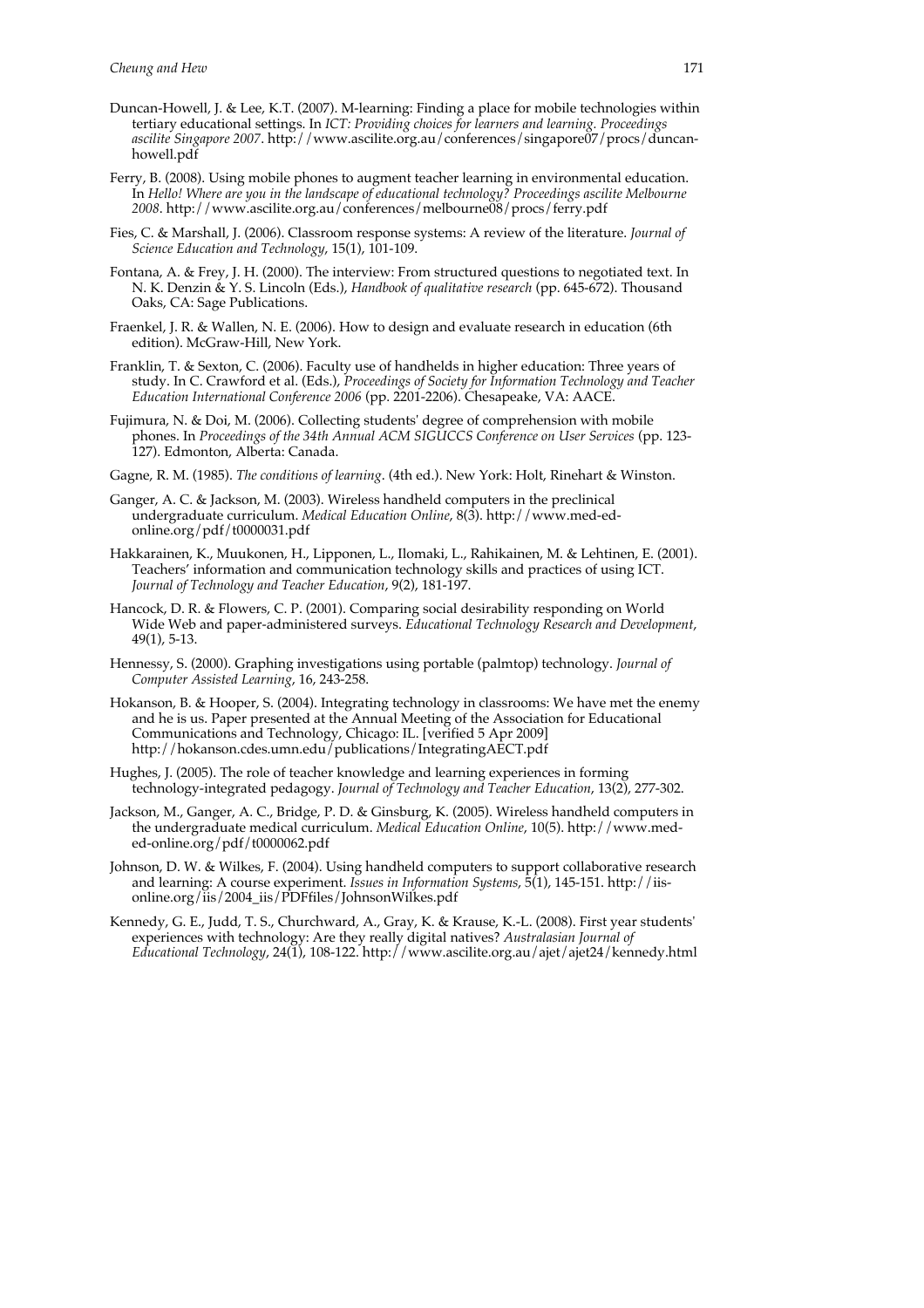- Kong, S. C. & Li, C. S. (2007). A study of using a cognitive tool in a mobile technology supported classroom. In T. Hirashima, U. Hoppe & S. S-C. Young (Eds.), *Supporting learning flow through integrative technologies* (pp. 455-462). Amsterdam, The Netherlands: IOS Press.
- Kotrlik, J. W. & Williams, H. A. (2003). The incorporation of effect size in information technology, learning, and performance research. *Information Technology, Learning, and Performance Journal*, 21(1), 1-7. [verified 5 Apr 2009] http://www.osra.org/itlpj/kotrlikwilliamsspring2003.pdf
- Kozma, R. B. (1994). Will media influence learning? Reframing the debate. *Educational Technology Research and Development*, 42(2), 7-19.
- Knupfer, N. N. & McLellan, H. (1996). Descriptive research methodologies. In D. H. Jonassen (Ed.), *Handbook of research for educational communications and technology* (pp. 1196-1212). New York: Macmillan.
- Kukulska-Hulme, A. & Traxler, J. (2005). Mobile teaching and learing. In A. Kukulska-Hulme & J. Traxler (Eds.), *Mobile learning: A handbook for educators and trainers* (pp. 25-44). London and New York: Routledge.
- Laurillard, D. (2002). Rethinking university teaching: A conversational framework for the effective use of learning technology (2nd ed.). London: Routledge.
- Levy, M. & Kennedy, C. (2005). Learning Italian via mobile SMS. In A. Kukulska-Hulme & J. Traxler (Eds.), *Mobile learning: A handbook for educators and trainers* (pp. 76-83). New York, NY: Routledge, Taylor Francis Group.
- Lincoln, Y. & Guba, E. (1985). *Naturalistic inquiry*. Newbury Park, CA: Sage Publications.
- Lindquist, D., Denning, T., Kelly, M., Malani, R., Griswold, W. G. & Simon, B. (2007). Exploring the potential of mobile phones for active learning in the classroom. *Proceedings of the 38th SIGCSE Technical Symposium on Computer Science Education*, Vol. 39, No. 1, 384-388. [verified 5 Apr 2009] http://www-cse.ucsd.edu/~wgg/Abstracts/fp142-lindquist.pdf
- Litchfield, A., Dyson, L., Lawrence, E. & Zmijewska, A. (2007). Directions for m-learning research to enhance active learning. In *ICT: Providing choices for learners and learning. Proceedings ascilite Singapore 2007*. http://www.ascilite.org.au/conferences/singapore07/procs/litchfield.pdf
- Maniar, N. (2007). M-learning to teach university students. In C. Montgomerie & J. Seale (Eds.),
- *Proceedings of World Conference on Educational Multimedia, Hypermedia and Telecommunications 2007* (pp. 881-887). Chesapeake, VA: AACE.
- McCracken, J., Withers, D. & Fee, J. (2007). The contexts and everyday uses of mobile technologies for first year university students: Implications for learning activity design. In C. Montgomerie & J. Seale (Eds.), *Proceedings of World Conference on Educational Multimedia, Hypermedia and Telecommunications 2007* (pp. 2077-2080). Chesapeake, VA: AACE.
- Moallem, M., Kermani, H. & Chen, S. (2003). Integrating wireless computer technology into classroom instruction. In C. Crawford et al. (Eds.), *Proceedings of Society for Information Technology and Teacher Education International Conference 2003* (pp. 1398-1401). Chesapeake, VA: AACE.
- Mifsud, L. (2004). Research in the use of handheld technologies in compulsory education: A review of literature. Paper presented at IRIS'27, Faljenberg, Sweden.
- Miles, M. B. & Huberman, A. M. (1994). *Qualitative data analysis: An expanded sourcebook* (2nd ed.). Thousand Oaks, CA: Sage Publications.
- Motiwalla, L. F. (2007). Mobile learning: A framework and evaluation. *Computers & Education*, 49, 581-596.
- Olney, I., Herrington, J. & Verenikina, I. (2008). iPods in early childhood: Mobile technologies and story telling. In *Hello! Where are you in the landscape of educational technology? Proceedings ascilite Melbourne 2008*. http://www.ascilite.org.au/conferences/melbourne08/procs/olney.pdf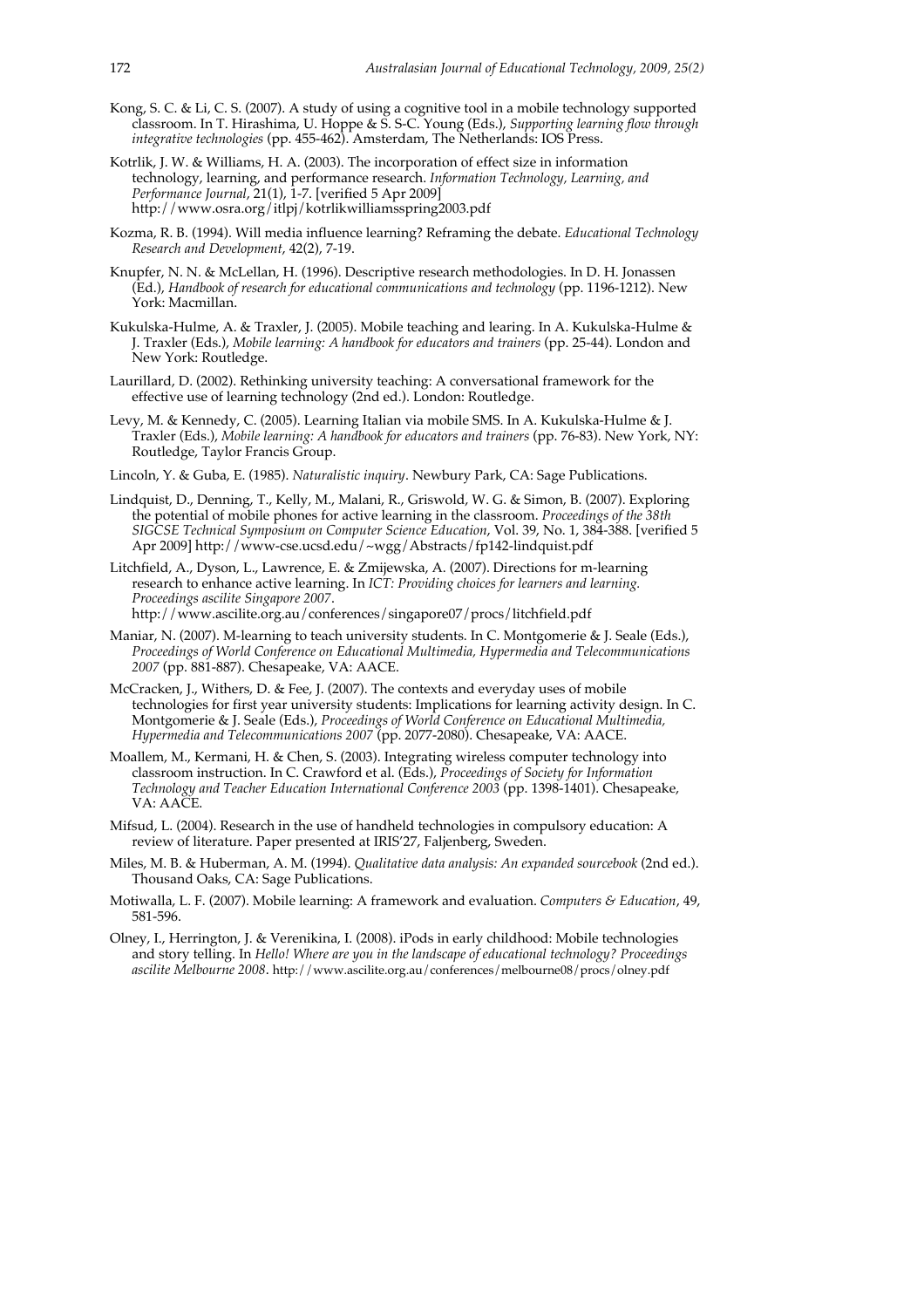- Olney, I. & Lefoe, G. (2007). Introducing mobile technologies: Preparatory staff development issues. In *ICT: Providing choices for learners and learning. Proceedings ascilite Singapore 2007*. http://www.ascilite.org.au/conferences/singapore07/procs/olney.pdf
- Oliver, B. & Goerke, V. (2007). Australian undergraduates' use and ownership of emerging technologies: Implications and opportunities for creating engaging learning experiences for the Net Generation. *Australasian Journal of Educational Technology*, 23(2), 171-186. http://www.ascilite.org.au/ajet/ajet23/oliver.html
- Pask, G. (1975). Minds and media in education and entertainment: Some theoretical comments illustrated by the design and operation of a system for exteriorizing and manipulating individual theses. In R. Trappl & G. Pask (Eds.), *Progress in cybernetics and systems research* (pp. 38-50). Washington and London: Hemisphere.
- Pea, R. D. (1985). Beyond amplification: Using the computer to reorganize mental functioning. *Educational Psychologist*, 20(4), 167-182.
- Perry, D. (2003). *Handheld computers (PDAs) in schools*. Becta ICT research. [viewed 6 Nov 2007, verified 5 Apr 2009] http://publications.becta.org.uk/download.cfm?resID=25833
- Polishook, M. (2005). Handheld composing: Reconceptualizing artistic practice with PDAs. In A. Kukulska-Hulme and J. Traxler (Eds.), *Mobile learning: A handbook for educators and trainers* (pp. 133-138). New York, NY: Routledge, Taylor Francis Group.
- Ramsden, A. (2005). Evaluating a low cost, wirelessly connected PDA for delivering VLE functionality. In A. Kukulska-Hulme & J. Traxler (Eds.), *Mobile learning: A handbook for educators and trainers* (pp. 84-91). New York, NY: Routledge, Taylor Francis Group.
- Reardon, M. (2007). Smartphone sales set to skyrocket. [viewed 21 Nov 2007, verified 6 Apr 2009] http://www.zdnetasia.com/news/communications/0,39044192,62034385,00.htm
- Rogers, E. M. (2003). *Diffusion of innovations* (5th ed.). New York: Free Press.
- Roschelle, J. (2003). Keynote paper: Unlocking the learning value of wireless mobile devices. *Journal of Computer Assisted Learning*, 19, 260-272.
- Rosenfeld, P., Booth-Kewley, S., Edwards, J. E. & Thomas, M. D. (1996). Responses on computer surveys: Impression management, social desirability, and the big brother syndrome. *Computers in Human Behavior*, 12(2), 263-274.
- Ross, S. M. & Morrison, G. R. (1997). *Getting started in instructional technology research* (3rd ed.). Bloomington, IN: Association for Educational Communications and Technology.
- Ross, S. M. & Morrison, G. R. (2004). Experimental research methods. In D. H. Jonassen (Ed.), *Handbook of research on educational communications and technology* (2nd ed.) (pp 1021-1043). Mahwah, NJ: Lawrence Erlbaum Associates.
- Schcolnik, M., Kol, S. & Oren, A. (2007). Are handhelds suitable for reading academic texts? In C. Montgomerie & J. Seale (Eds.), *Proceedings of World Conference on Educational Multimedia, Hypermedia and Telecommunications 2007* (pp. 888-895). Chesapeake, VA: AACE.
- Schubert, R. (2001). Students have music composition in the palms of their hands. Seattle, Washington: *Seattle Post-Intelligencer*, 20 November 2001. [verified 6 Apr 2009] http://www.seattlepi.com/local/48296\_palm27.shtml
- Schwandt, T. A. (1997). *Qualitative inquiry: A dictionary of terms*. Thousand Oaks, CA: Sage Publications.
- Segall, N., Doolen, T. L. & Porter, J. D. (2005). A usability comparison of PDA-based quizzes and paper-and-pencil quizzes. *Computers & Education*, 45, 417-432.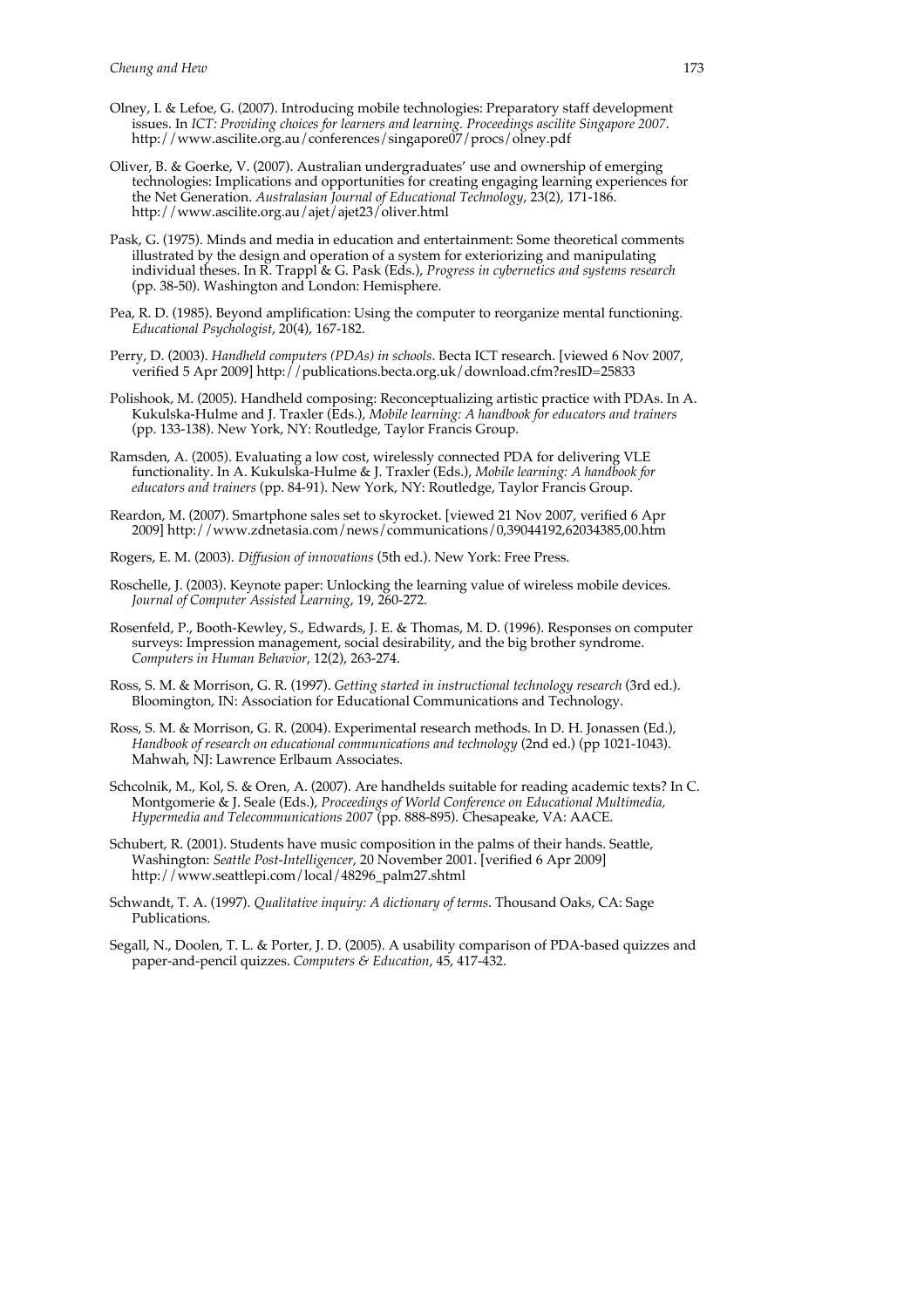- Seppälä, P. & Alamäki, H. (2003). Mobile learning in teacher training. *Journal of Computer Assisted Learning*, 19, 330-335.
- Sharples, M., Corlett, D., Bull, S., Chan, T. & Rudman, P. (2005). The student learning organizer. In A. Kukulska-Hulme & J. Traxler (Eds.), *Mobile learning: A handbook for educators and trainers* (pp. 139-149). New York, NY: Routledge, Taylor Francis Group.
- Sharples, M., Corlett, D. & Westmancott, O. (2002). The design and implementation of a mobile learning resource. *Personal and Ubiquitous Computing*, 6, 220-234.
- Smørdal, O. & Gregory, J. (2003). Personal digital assistants in medical education and practice. *Journal of Computer Assisted Learning*, 19, 320-329.
- Soloway, E., Norris, C., Blumenfeld, P., Fishman, B. J. & Marx, R. (2001). Devices are ready-athand. *Communications of the ACM*, 44(6), 15-20.
- Tallent-Runnels, M. K., Thomas, J. A., Lan, W. Y., Cooper, S., Ahern, T. C., Shaw, S. M., et al. (2006). Teaching courses online: A review of the research. *Review of Educational Research*, 76(1), 93-135.
- Tan, N., Chen, W., Looi, C.-K., Zhang, B., Seow, P., Chan, A., Chung, T. M. & Oh, T. T. (2007). Handheld computers as cognitive tools: An environmental learning project in Singapore. In T. Hirashima, U. Hoppe & S. S-C. Young (Eds.), *Supporting learning flow through integrative technologies* (pp. 377-384). Also in *Frontiers in Artificial Intelligence and Applications*, 162, 377- 384. Amsterdam, The Netherlands: IOS Press.
- Thornton, P. & Houser, C. (2005). Using mobile phones in English education. *Journal of Computer Assisted Learning*, 21, 217-228.
- Tinker, R. & Krajcik, J. (Eds.) (2001). *Portable technologies: Science learning in context*. Kluwer Academic/Plenum Publishers, New York.
- Treadwell, I. (2006). The usability of personal digital assistants (PDAs) for assessment of practical performance. *Medical Education*, 40, 855-861.
- Triantafillou, E., Georgiadou, E. & Economides, A. A. (2008). The design and evaluation of a computerized adaptive test on mobile devices. *Computers & Education*, 50(4), 1319-1330.
- Tyler-Wood, Y., Rademacher, J., Dunn, L. & Whitworth, C. (2007). Handhelds: An effective assistive technology devices for assisting students with mild disabilities with self-monitoring behavior. In C. Crawford et al. (Eds.), *Proceedings of Society for Information Technology and Teacher Education International Conference 2007* (pp. 3654-3659). Chesapeake, VA: AACE.
- Van 'T Hooft, M., Diaz, S. & Swan, K. (2004). Examining the potential of handheld computers: Findings from the Ohio PEP project. *Journal of Educational Computing Research*, 30(4), 295-311.
- Waycott, J., Jones, A. & Scanlon, E. (2005). PDAs as lifelong learning tools: An activity theory based analysis. *Learning, Media and Technology*, 30(2), 107-130.
- Wilkinson, L. & APA Task Force on Statistical Inference (1999). Statistical methods in psychology journals: Guidelines and explanations. *American Psychologist*, 54, 594-604.
- Yamamoto, M. & Akahori, K. (2006). The practice and evaluation of the application of mobile phone in the university class. In C. Crawford et al. (Eds.), *Proceedings of the Society for Information Technology and Teacher Education International Conference 2006* (pp. 2440-2450). Chesapeake, VA: AACE.
- Zurita, G. & Nussbaum, M. (2004). A constructivist mobile learning environment supported by a wireless handheld network. *Journal of Computer Assisted Learning*, 20, 235-243.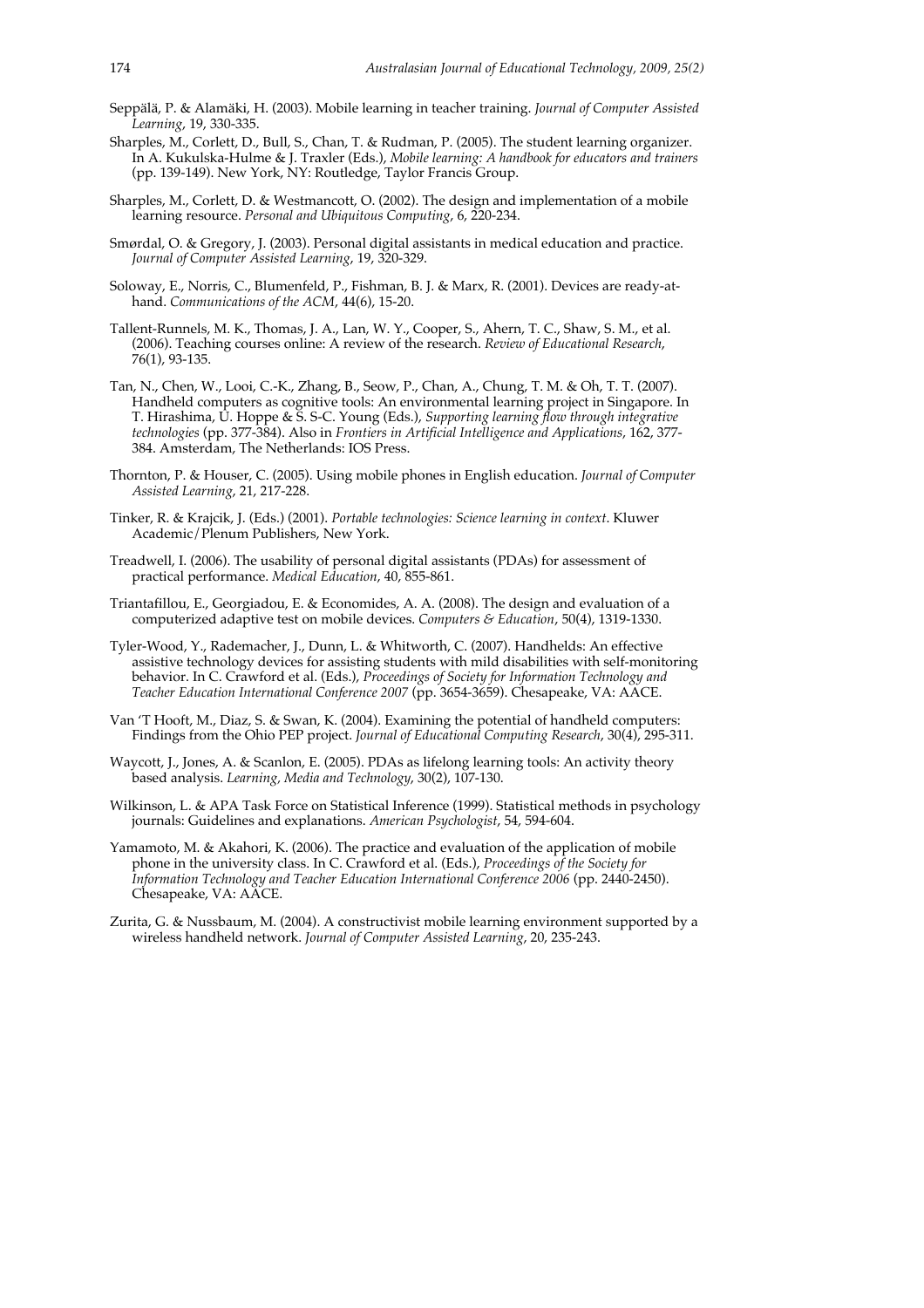# **Appendix: Summary of empirical studies reviewed**

| Author(s)             | Research                                                                                                                                                                             | Research                | Data collection                                                                                                                                                                                                                                                                                                                                                      | Context                                                                                                                                                                                                                                                                                                                                                                                                                                                                                     |
|-----------------------|--------------------------------------------------------------------------------------------------------------------------------------------------------------------------------------|-------------------------|----------------------------------------------------------------------------------------------------------------------------------------------------------------------------------------------------------------------------------------------------------------------------------------------------------------------------------------------------------------------|---------------------------------------------------------------------------------------------------------------------------------------------------------------------------------------------------------------------------------------------------------------------------------------------------------------------------------------------------------------------------------------------------------------------------------------------------------------------------------------------|
| and year              | purpose                                                                                                                                                                              | method                  | method                                                                                                                                                                                                                                                                                                                                                               |                                                                                                                                                                                                                                                                                                                                                                                                                                                                                             |
| Allan<br>(2006)       | Investigate how<br>students in a<br>middle school in<br>Alberta, Canada<br>together with<br>their teachers<br>and parents<br>perceive the use-<br>fulness of PDAs<br>for student use | Descriptive<br>research | Student, teacher<br>and parent<br>questionnaires                                                                                                                                                                                                                                                                                                                     | Two middle school classes (one<br>7th grade, n=26 students; one 9th<br>grade, n=25 students) in Alberta,<br>Canada. In addition, 6 staff<br>members and 24 families<br>participated in the study.<br>Duration of PDA use by students<br>ranged from one year (7th<br>graders) to three years (9th<br>graders).                                                                                                                                                                              |
| Attewell<br>(2005)    | Describe the<br>work and key<br>findings of a m-<br>learning<br>research and<br>development<br>project                                                                               | Descriptive<br>research | Pre-research<br>individual colla-<br>borating organ-<br>isation project<br>plans and post-<br>research review<br>quest-ionnaires,<br>pre- and post-re-<br>search mentors'<br>questionnaires,<br>mentor inter-<br>view, pre- and<br>post-mobile<br>learning mentor<br>assessments of<br>their learners'<br>abilities and<br>attitudes,<br>learners' text<br>messages. | 128 learners from the UK, Italy,<br>and Sweden. Devices included<br>O2 XDA IIs, Sony Ericsson P800s,<br>Sony Ericsson P900s. Examples of<br>use included mobile phone text<br>messaging quizzes, mobile phone<br>sms mini language course.                                                                                                                                                                                                                                                  |
| al (2007)             | Berglund et Describe nurses'<br>and nurse<br>students'<br>demands of<br>functions and<br>usability in a<br><b>PDA</b>                                                                | Descriptive<br>research | Student<br>questionnaire.<br>Student<br>interview                                                                                                                                                                                                                                                                                                                    | Interviews were made with 12<br>nurses at the County Hospital of<br>Kalmar, Sweden, and a question-<br>naire was given to nurse students<br>$(n=84)$ in their third year at the<br>Dept. of Health and Behavioral<br>Sciences. Duration not reported.                                                                                                                                                                                                                                       |
| Burke et al<br>(2005) | Investigate how<br>wireless mobile<br>devices were<br>used both within<br>and outside<br>class, and the<br>specific<br>opportunities<br>and challenges<br>encountered                | Descriptive<br>research | Pre- and post-<br>course student<br>survey<br>responses,<br>faculty<br>participant exit<br>interviews and<br>summative<br>project reports,<br>observations.                                                                                                                                                                                                          | Food Science & Technology stud-<br>ents utilised PDAs, and temperat-<br>ure probes to gather on site data<br>from grocery stores, restaurants.<br>Biosystems Engineering and<br>Environmental Sci students used<br>PDA based GPS units to collect<br>data in the field for later GIS $s/w$<br>analysis. Duration of study was<br>two semesters. Number of<br>students not reported. Location<br>Tennessee, USĀ. PDAs used were<br>Toshiba Pocket PC with internal<br>802.11b WLAN adapters. |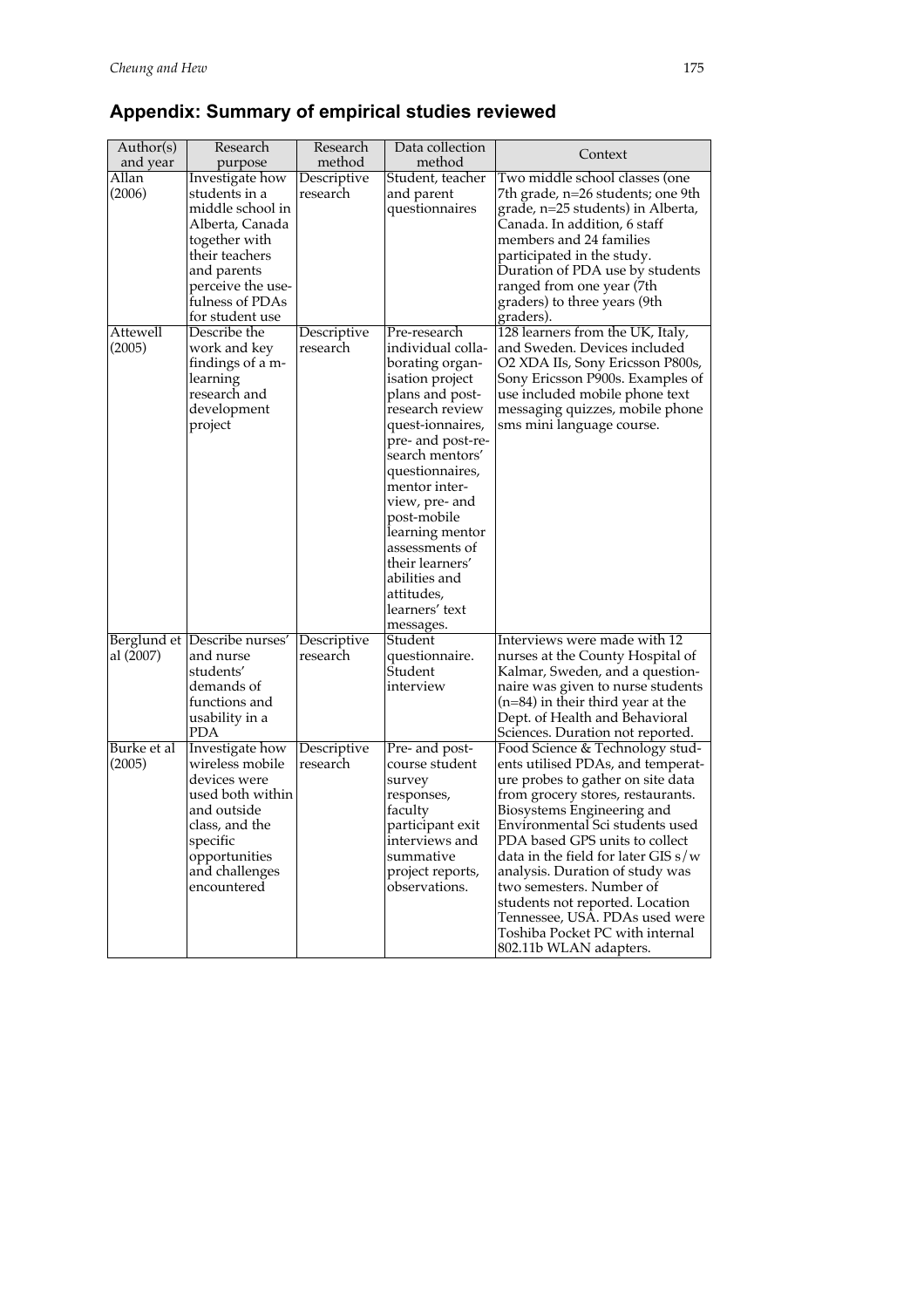| Chen &<br>Chung<br>(2007)                         | Explore the use<br>of personalised<br>English<br>vocabulary<br>learning system<br>based on item<br>response theory<br>and learning<br>memory cycle<br>on PDA | One group<br>pretest and<br>posttest<br>design | Pretest, posttest,<br>student<br>satisfaction<br>questionnaire                                                                                                                                 | 15 third year university students<br>majoring in the Dept of English<br>Teaching in Taiwan. Device used<br>was a PDA (HP iPAQ h5550).<br>Duration of study was 5 weeks.<br>The PDAs were used in a<br>personalised English vocabulary<br>learning system based on item<br>response theory and learning<br>memory cycle.                                                                                                                                                                                                                                                                                                                                                                     |
|---------------------------------------------------|--------------------------------------------------------------------------------------------------------------------------------------------------------------|------------------------------------------------|------------------------------------------------------------------------------------------------------------------------------------------------------------------------------------------------|---------------------------------------------------------------------------------------------------------------------------------------------------------------------------------------------------------------------------------------------------------------------------------------------------------------------------------------------------------------------------------------------------------------------------------------------------------------------------------------------------------------------------------------------------------------------------------------------------------------------------------------------------------------------------------------------|
| Chen et al<br>(2000)                              | Explore the use<br>of handheld for<br>conducting<br>concept tests                                                                                            | Descriptive<br>research                        | Student<br>questionnaire                                                                                                                                                                       | 50 students in a chemistry class in<br>the USA. Duration of study was<br>one semester. Device used was<br>HP Jornada 680. The PDAs were<br>used for concept tests – tests<br>which were designed to be taken<br>as part of a lecture with<br>immediate feedback displayed to<br>students and instructor (like a<br>respond pad system).                                                                                                                                                                                                                                                                                                                                                     |
| Chen et al<br>(2003)                              | Investigate<br>whether student<br>learning<br>benefited from<br>using mobile<br>devices in a bird<br>watching<br>activity                                    | Experiment<br>with random<br>assignment        | Student pretest<br>on features of<br>birds, middle<br>test (to guide<br>students'<br>attention to the<br>key features of<br>birds rather than<br>measure their<br>abilities), and<br>posttest. | 86 elementary school students in<br>Taiwan. Duration of study one<br>semester (6 bird watching activit-<br>ies). Device used was PDAs with<br>wireless access. The PDAs were<br>used by students $(n=42$ in 21<br>pairs) (PDA group) to observe<br>static image of the bird, search for<br>information about birds, and<br>answer multiple questions on<br>features of birds (pretest, middle<br>test, and posttest). Control group<br>(n=44 in 22 pairs) was given a 2-<br>cone telescope and a guidebook.<br>This group identified birds with<br>the telescope, searched for infor-<br>mation with guidebook, received<br>questions orally, and provided<br>answers on a paper worksheet. |
| Churchill $\&$ Explore the<br>Churchill<br>(2007) | educational<br>affordances of<br>PDAs                                                                                                                        | Descriptive<br>research                        | Teacher<br>interview,<br>teacher<br>reflection logs<br>(blogs), teacher<br>artifacts                                                                                                           | One teacher from a Hong Kong<br>technical education institute.<br>Duration was six months. Mobile<br>device was a PDA.                                                                                                                                                                                                                                                                                                                                                                                                                                                                                                                                                                      |
| Cochrane<br>(2008)                                | Investigate the<br>impact of<br>smartphones                                                                                                                  | Descriptive<br>research                        | Pre- and post<br>surveys of<br>students and<br>lecturers, focus<br>group, reflection<br>logs                                                                                                   | Four courses from an Australian<br>university. Duration ranged from<br>6 months to 9 months. Mobile<br>devices included Nokia N80 WiFi<br>smart phone, iPod Touch Wifi<br>PDA.                                                                                                                                                                                                                                                                                                                                                                                                                                                                                                              |
| Corlett et al Evaluate a<br>(2005)                | mobile learning<br>organiser for uni<br>students                                                                                                             | Descriptive<br>research                        | Student<br>questionnaire,<br>logbook, focus<br>group.                                                                                                                                          | 17 MSc students at the University<br>of Birmingham, UK. Duration of<br>study was 10 months. Device -<br>was Compaq iPAQ 3760 PDA.                                                                                                                                                                                                                                                                                                                                                                                                                                                                                                                                                           |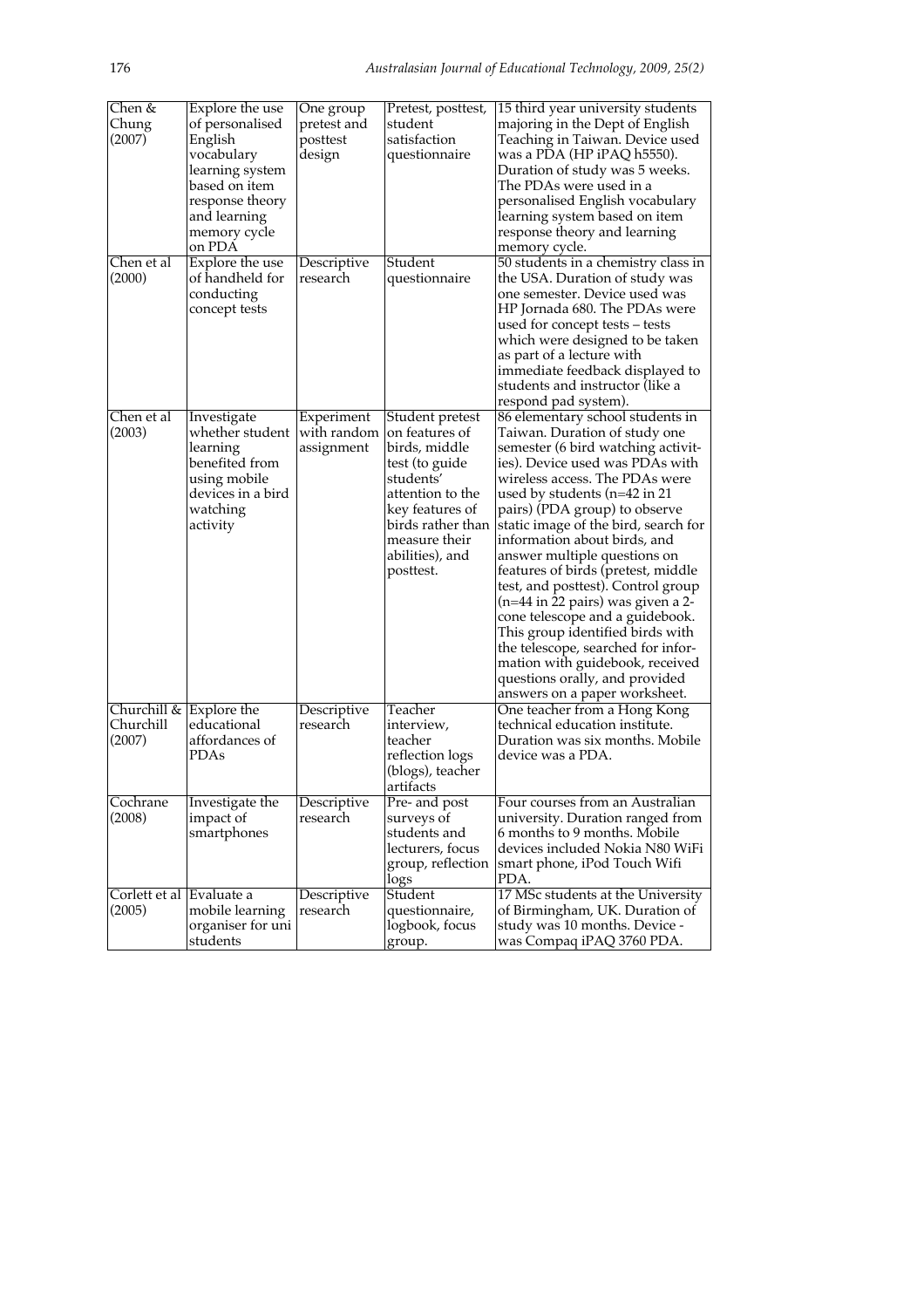| Dieterle &                     | Investigate the<br>Dede (2006) affordances of<br>wireless<br>handheld<br>devices                                   | Descriptive<br>research                                                                              | Student<br>discussion (focus<br>group?)<br>transcripts of the<br>strengths and<br>limits of hand-<br>helds for learn-<br>ing, teaching,<br>and researching.                                                                                                                  | Students from 8 diverse graduate<br>courses (e.g., distributed learning,<br>math, online learning, qualitative<br>methods) in Harvard, USA. Class<br>sizes varied from about 20-50<br>students. Duration of study was 2<br>years. Devices used included<br>mobile phones and PDAs.                                                                                                    |
|--------------------------------|--------------------------------------------------------------------------------------------------------------------|------------------------------------------------------------------------------------------------------|------------------------------------------------------------------------------------------------------------------------------------------------------------------------------------------------------------------------------------------------------------------------------|---------------------------------------------------------------------------------------------------------------------------------------------------------------------------------------------------------------------------------------------------------------------------------------------------------------------------------------------------------------------------------------|
|                                | Ferry (2008) Examine pre-<br>service teachers'<br>use of mobile<br>phones in an<br>environmental<br>education unit | Descriptive<br>research                                                                              | Survey of pre-<br>service teachers,<br>reflection data,<br>observation                                                                                                                                                                                                       | 22 pre-service teachers from a<br>university in Australia. Duration<br>was 6 weeks. Devices used were<br>Palm Treo mobile phones.                                                                                                                                                                                                                                                     |
| Franklin &<br>Sexton<br>(2006) | <b>Examine faculty</b><br>use of handhelds research<br>in higher<br>education                                      | Descriptive                                                                                          | Field<br>observations,<br>faculty journals,<br>and emails                                                                                                                                                                                                                    | 60 faculty members from Colleges<br>of Education and Colleges of Arts<br>& Sciences in Southeastern Ohio,<br>USA. Duration of study 3 years.<br>Devices used were Palm hand-<br>helds such as m130s and Zires.                                                                                                                                                                        |
| Ganger &<br>Jackson<br>(2003)  | Explore the use<br>of PDAs for<br>computer-based<br>exams in a<br>wireless<br>environment                          | Descriptive<br>research                                                                              | Student survey                                                                                                                                                                                                                                                               | 20 freshman medical students in<br>Wayne State Medical School,<br>USA. Duration of study was one<br>semester. Device used was<br>Toshiba PocketPC model e570.<br>Students used the PDAs to<br>answer exam questions, to access<br>web-based course content, for<br>communication, scheduling, as a<br>student response system during<br>lectures, and complete course<br>evaluations. |
| Hennessy<br>(2000)             | Explore the use<br>of palmtop<br>technology in<br>analysing,<br>graphing, and<br>interpreting<br>numerical data    | Mixed-<br>method<br>research<br>(qualitative<br>and one-<br>group<br>pretest-<br>posttest<br>design) | Student work-<br>sheets, palmtop<br>printouts (text<br>files and<br>graphs), audio<br>recording of<br>whole class disc-<br>ussions and of a<br>target group of 4<br>boys, observa-<br>tion notes, audio<br>transcripts, pre-<br>post tests, and<br>attitude<br>questionnaire | 48 students aged 13-14 in the UK<br>used palmtops. Students worked<br>in groups collecting and graphing<br>temperature data. Duration was 6<br>sessions of 55 minutes each, over<br>3 weeks. Subject matter was<br>science.                                                                                                                                                           |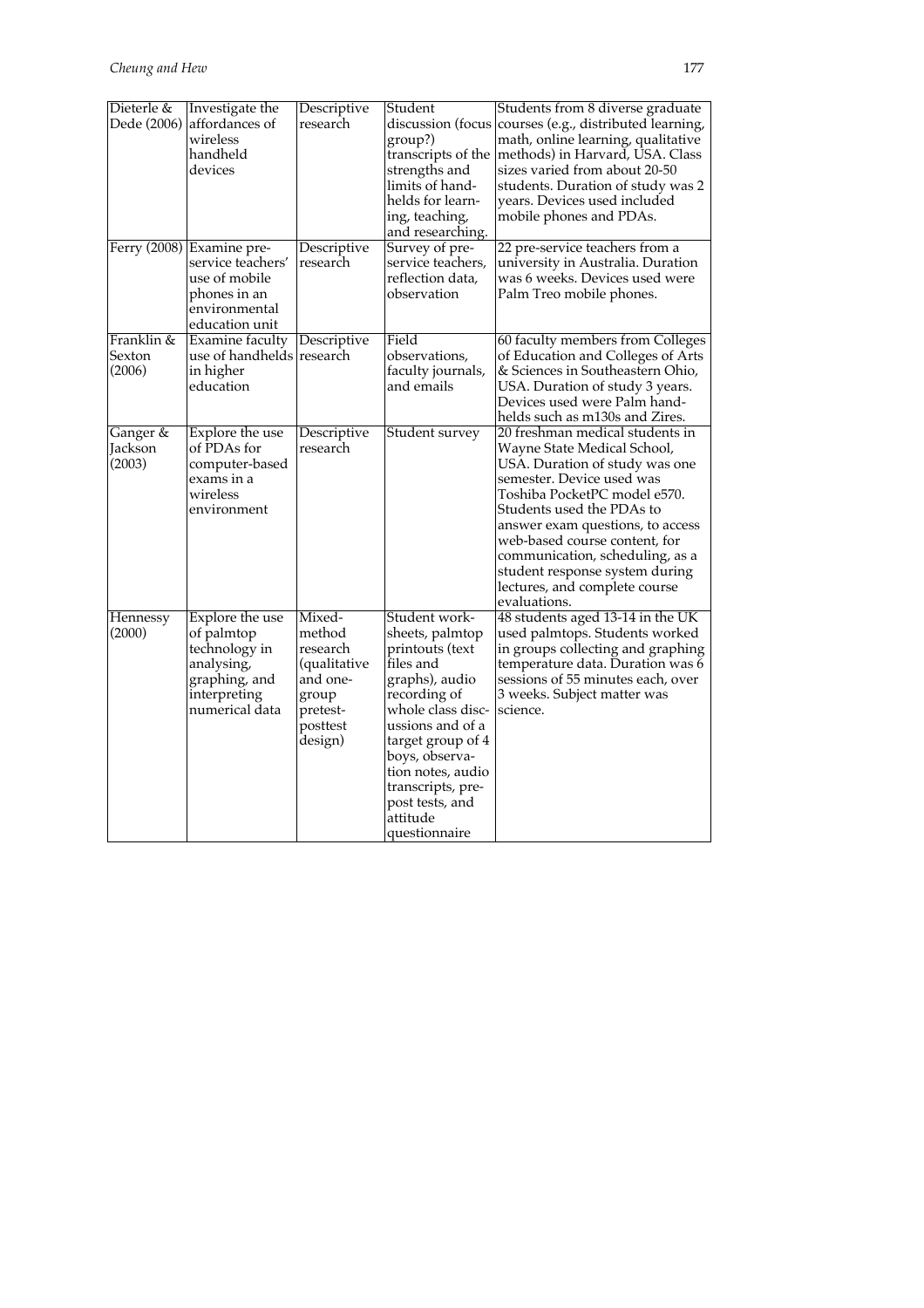| Jackson et<br>al (2005)       | Investigate the<br>use of wireless<br>handheld<br>computers in the<br>undergraduate<br>medical<br>curriculum                      | Descriptive<br>research                                                                               | Student<br>questionnaire                                                | Second and third year medical<br>students in 2003 in the USA. All<br>four classes of medical students<br>in 2004 in the USA. Device used<br>was Toshiba PocketPC e800. The<br>PDAs were used for attendance<br>tracking, course evaluations,<br>interactive learning via class<br>response system, students to send<br>comments, accessing lecture<br>content, tracking patient<br>encounters. Duration of study<br>about 2 years. |
|-------------------------------|-----------------------------------------------------------------------------------------------------------------------------------|-------------------------------------------------------------------------------------------------------|-------------------------------------------------------------------------|------------------------------------------------------------------------------------------------------------------------------------------------------------------------------------------------------------------------------------------------------------------------------------------------------------------------------------------------------------------------------------------------------------------------------------|
| Johnson &<br>Wilkes<br>(2004) | Explore the use<br>of handheld<br>computers                                                                                       | Descriptive<br>research                                                                               | Student diary<br>entries,<br>questionnaire                              | 25 students in a senior level<br>information technology class in<br>the USA. Duration of study was<br>one semester. Device used was<br>Dell Axim X5 PDA. Students<br>were assigned a group research<br>project and used the PDA as a<br>collaboration tool.                                                                                                                                                                        |
| Kennedy et<br>al. (2008)      | Examine student Descriptive<br>access to, use of<br>and preferences<br>of technological<br>tools                                  | research                                                                                              | Student<br>questionnaire                                                | First year students $(n=2,120)$ at an<br>Australian university. Data were<br>collected during orientation week<br>and the first week of semester 1,<br>2006.                                                                                                                                                                                                                                                                       |
| Kong & Li<br>(2007)           | Examine the<br>effect of using a<br>mobile device<br>supported<br>cognitive tool in<br>learning a<br>primary school<br>math topic | Mixed<br>research -<br>one group<br>pretest and<br>posttest<br>design, and<br>descriptive<br>research | Pretest, posttest,<br>teacher<br>interview,<br>student<br>questionnaire | 36 grade four students in Hong<br>Kong. Duration of whole study<br>not explicitly specified. Device<br>used was a pocket PC. Students<br>used the devices to access a web<br>based cognitive tool Interactive<br>Perimeter Learning for calculating<br>the perimeter of irregular 2-D<br>shapes. Students were able to<br>manipulate (e.g. move) line<br>segments of shape border.                                                 |
| Levy &<br>Kennedy<br>(2005)   | Explore the<br>learning of<br>Italian via<br>mobile phone                                                                         | Descriptive<br>research                                                                               | Student<br>questionnaire<br>and focus group<br>interview                | 18 uni students in Australia<br>enrolled in a course Italian<br>Literature and Society. Duration of<br>study was 7 weeks. Device used<br>was mobile phones. Students<br>were sent new words, definitions,<br>and example context sentences<br>(Italian vocabulary) at spaced<br>intervals via their mobile phone<br>in between the scheduled lessons<br>and tutorials of their mainstream<br>Italian course.                       |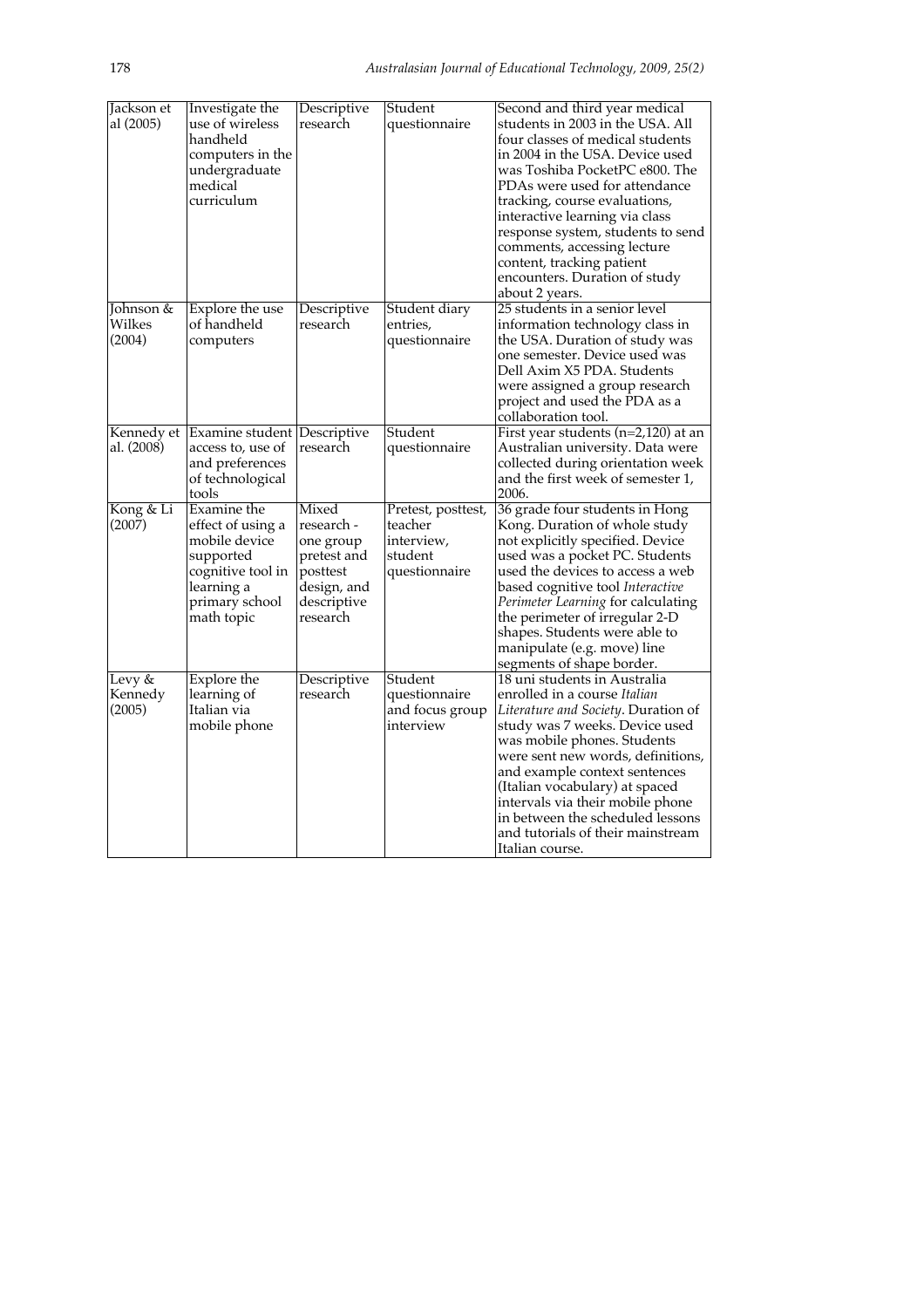| Maniar                       | Explore the                                                                                                                                                            | Quasi-                                         | Pre- and post-                                                                                                                                                                   | Each student $(n=16)$ (in the UK)                                                                                                                                                                                                                                                                                                                                                                                                                                                                                                                   |
|------------------------------|------------------------------------------------------------------------------------------------------------------------------------------------------------------------|------------------------------------------------|----------------------------------------------------------------------------------------------------------------------------------------------------------------------------------|-----------------------------------------------------------------------------------------------------------------------------------------------------------------------------------------------------------------------------------------------------------------------------------------------------------------------------------------------------------------------------------------------------------------------------------------------------------------------------------------------------------------------------------------------------|
| (2007)                       | effect that screen<br>size has on<br>learning                                                                                                                          | experiment                                     | test                                                                                                                                                                             | watched an educational 5 minute<br>video on how to measure blood<br>pressure on their allocated<br>devices such as – (a) small screen<br>(Nokia 6600 mobile phone, screen<br>size 42 mm diagonal), (b)<br>medium screen (Motorola E1000<br>mobile phone, 58 mm), and (c)<br>large screen (Compaq iPAQ<br>H3800 PDA, 96 mm). Before<br>watching the video, participants<br>were asked 4 questions to assess<br>their prior knowledge. After<br>watching the video, they were<br>asked the same 4 questions again.<br>Duration of study not reported. |
| McCracken<br>et al (2007)    | Explore the<br>contexts and<br>everyday uses of<br>mobile<br>technologies for<br>first year<br>university<br>students                                                  | Descriptive<br>research                        | Student survey<br>$(n=72)$ , student<br>stories,<br>brainstorming<br>$notes( n=11)$                                                                                              | N=11 first year uni. students in<br>Canada who participated in a<br>design workshop. N=72 first year<br>university students in Canada.<br>Duration of the work-shop was 2-<br>hour, while the latter survey was<br>conducted in a 10-min period in<br>an existing class session.                                                                                                                                                                                                                                                                    |
| Miyata &<br>Kozuki<br>(2007) | Evaluate a mob-<br>ile phone supp-<br>orted student<br>response system<br>that enabled pic-<br>tures to be taken<br>and shared                                         | Descriptive<br>research                        | Student<br>questionnaire                                                                                                                                                         | 360 undergraduate students in<br>three different universities in<br>Japan. Duration of study was 4<br>months in two universities and 3<br>months in one university.                                                                                                                                                                                                                                                                                                                                                                                 |
| Moallem et<br>al (2003)      | Examine the<br>effects of<br>wireless<br>handheld<br>technology on<br>the quality of<br>instruction and<br>student learning<br>in a higher<br>educational<br>institute | One group<br>pretest and<br>posttest<br>design | Student pretest<br>and posttest,<br>student attitude<br>survey,<br>instructor<br>observational<br>notes on<br>students'<br>engagement in<br>class activities<br>and interactions | 52 education major undergrad<br>students in three education<br>courses in the USA. Devices used<br>were PDAs. Duration of study<br>not reported. Instructor used<br>student response system (SRS)<br>during lecture to pose questions<br>and students sent responses via<br>the PDAs. After lecture, students<br>worked in groups on assigned<br>task using PDAs to record their<br>discussion results and send to the<br>instructor via campus email.                                                                                              |
| Motiwalla<br>(2007)          | Explore the<br>potential role of<br>mobile learning<br>in learning                                                                                                     | Descriptive<br>research                        | Student survey                                                                                                                                                                   | Study 1: n=19 undergrads in the<br>USA. Duration not mentioned,<br>merely stated the next few weeks of<br><i>the semester.</i> Mobile device =<br>mobile phone. Students used the<br>phone to access course materials<br>and interact with peers and inst-<br>ructor. Study 2: n=44 undergrads<br>in the USA. Duration 3 weeks.<br>Mobile phones used to access and<br>discuss class materials.                                                                                                                                                     |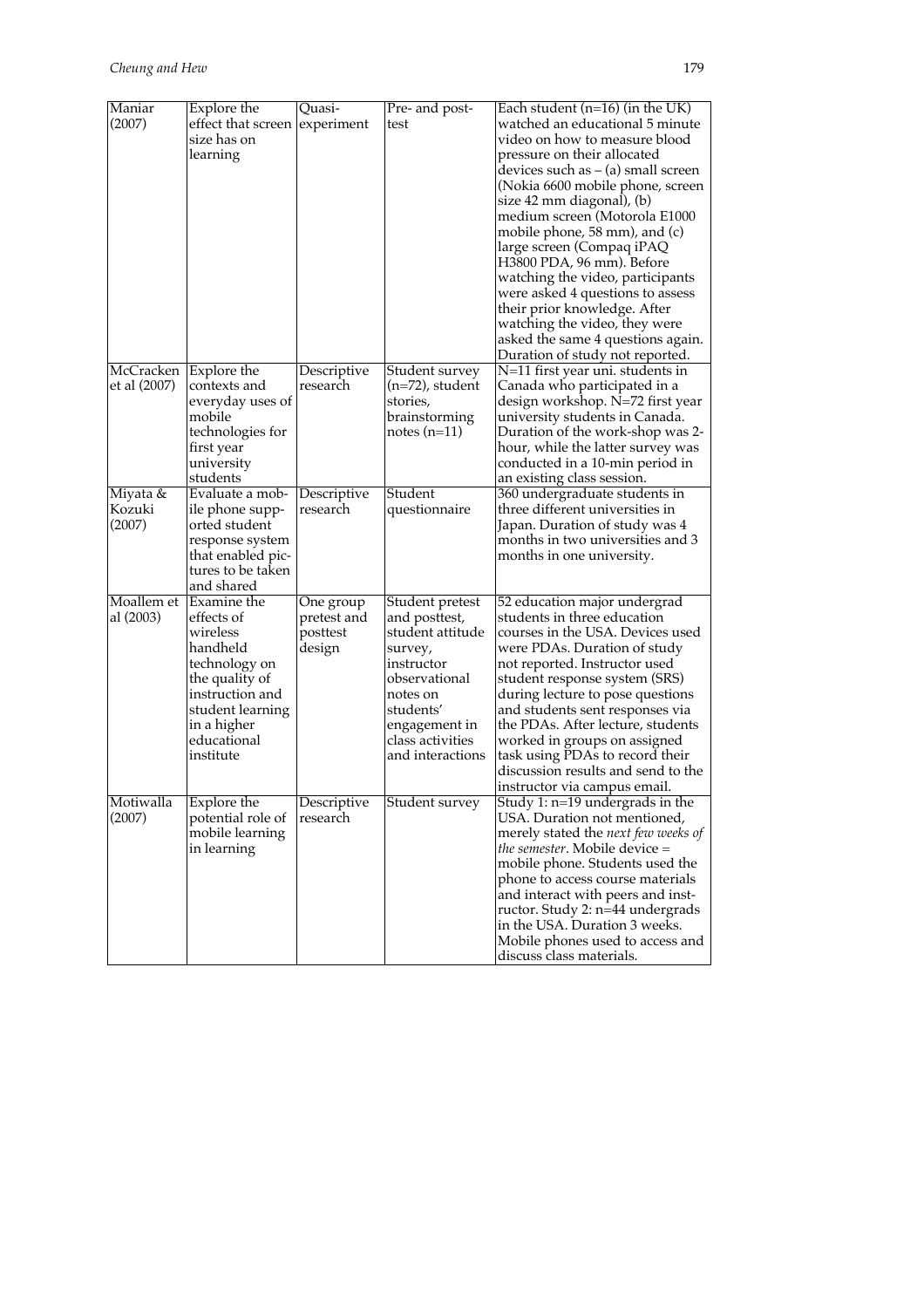| Olney &      | Explore staff                 | Design based Workshop |                   | 12 educators from an Australian       |
|--------------|-------------------------------|-----------------------|-------------------|---------------------------------------|
| Lefoe        | development                   | research              | evaluation        | university. Devices used were         |
| (2007)       | issues relating to            |                       | sheets, recorded  | iPod and the Palm Treo mobile         |
|              | the implement-                |                       | feedback          | phone. Duration of study              |
|              | ation of mobile               |                       | sessions          | between 3-5 weeks.                    |
|              | technologies                  |                       |                   |                                       |
| Olney et al. | Examine the                   | Descriptive           | Reflective journ- | First year students $(n-54)$ in early |
| (2008)       | early childhood               | research              | als, student      | childhood at an Australian            |
|              | pre-service                   |                       | interview,        | university. Duration of study was     |
|              | teachers' use of              |                       | observation and   | 6 weeks. Devices used were iPod.      |
|              | iPods                         |                       | products          |                                       |
|              |                               |                       | (students' work)  |                                       |
|              | Perry (2003) Evaluate initial | Descriptive           | Participants'     | 1st phase - 27 schools in the U.K.    |
|              | issues in the use             | research              | (teachers,        | were equipped with Compaq             |
|              | of PDA type                   |                       | students) work    | iPAQs. 16 primary schools, 7          |
|              | devices in                    |                       | logs, telephone   | secondaries, 2 infant, one special,   |
|              | schools both for              |                       | survey,           | and one middle school. 2nd phase      |
|              | managing                      |                       | interview.        | -2 secondaries and 2 primary          |
|              | workload and                  |                       |                   | schools in the U.K. One second-       |
|              | for supporting                |                       |                   | ary and one primary school were       |
|              | teaching and                  |                       |                   | given Palm m130s, the others          |
|              | learning                      |                       |                   | were given iPAQs. Altogether          |
|              |                               |                       |                   | more than 150 teachers used the       |
|              |                               |                       |                   | technologies. Duration of whole       |
|              |                               |                       |                   | study not explicitly reported but     |
|              |                               |                       |                   | believed to be more than 1 year.      |
| Polishook    | Explore how                   | Descriptive           | Student weekly    | 9 undergraduate and 3 graduate        |
| (2005)       | mobile devices                | research              | evaluations and   | students all majors in music          |
|              | could be used to              |                       | end of term       | composition in the USA. Duration      |
|              | teach music                   |                       | essays on their   | of study one year. Devices used       |
|              | composition                   |                       | experiences       | included Palm VIIx, Palm key-         |
|              |                               |                       | using the PDAs.   | board, an SG-20 MIDI module,          |
|              |                               |                       |                   | and s/w such as NotePad, BeatPad      |
|              |                               |                       |                   | and Theremini. Students wrote         |
|              |                               |                       |                   | music with and for their PDAs         |
|              |                               |                       |                   | and explored how the PDAs             |
|              |                               |                       |                   | might allow for artistic              |
|              |                               |                       |                   | expression that couldn't be           |
|              |                               |                       |                   | duplicated with other tools.          |
| Ramsden      | Evaluate if the               | Descriptive           | Student           | 13 first-year undergraduate           |
| (2005)       | tools and featur-             | research              | questionnaires    | students in the dept of Economics     |
|              | es of an online               |                       | and an end of     | at the University of Bristol, UK.     |
|              | learning                      |                       | project interview | Duration of study was 7 months.       |
|              | environment                   |                       |                   | Devices used were Palm Pilot          |
|              | (Blackboard)                  |                       |                   | m105s. Students used the PDAs         |
|              | could be deliver-             |                       |                   | to access course documents (e.g.,     |
|              | ed to a wirel-                |                       |                   | PowerPoint slides, reading lists),    |
|              | essly connected               |                       |                   | participate in discussion boards,     |
|              | Palm Pilot                    |                       |                   | and communicate via email.            |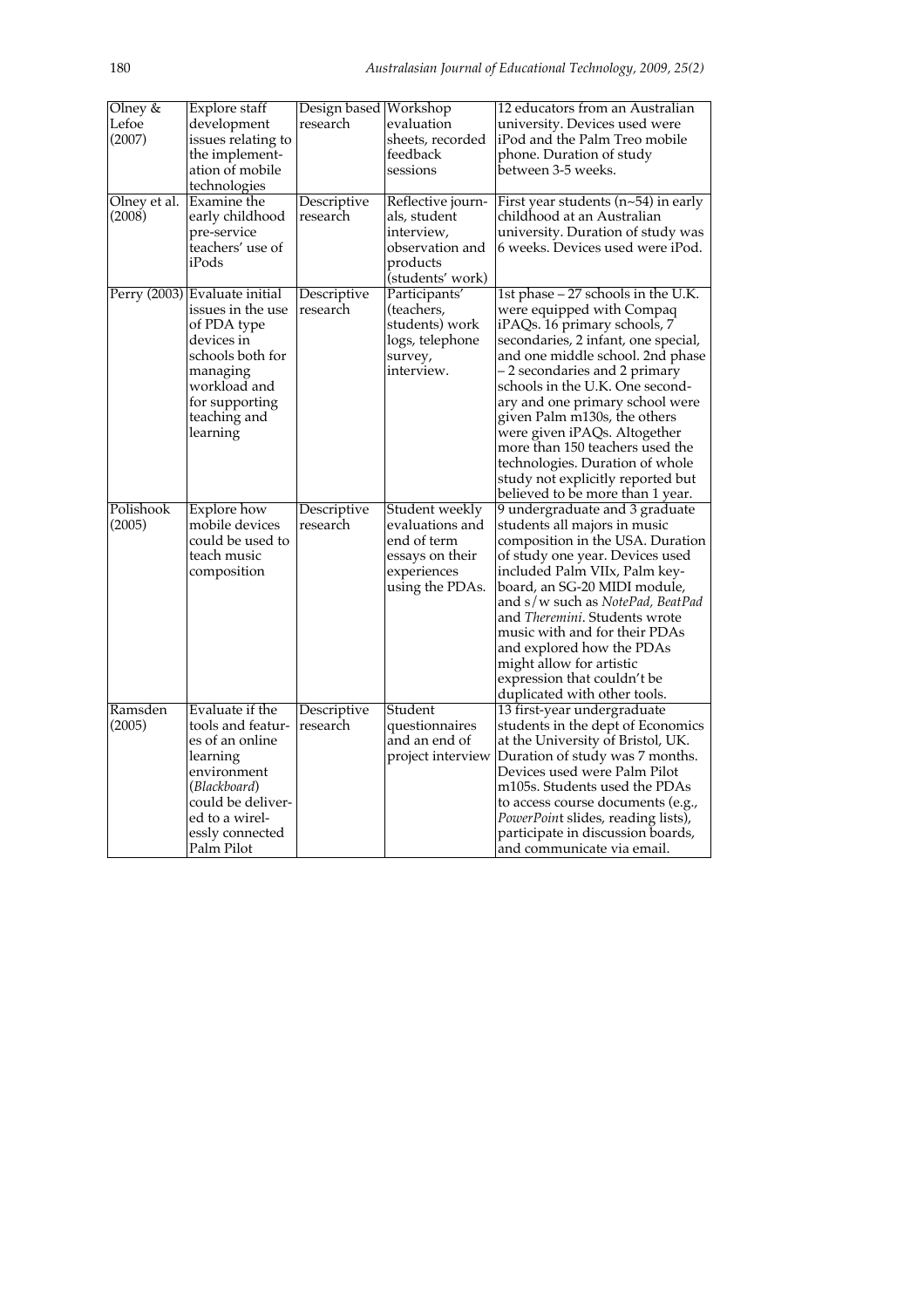| Schcolnik et Examine           |                                                                                                                                                                                                                            | Quasi-                                      | <b>Baseline</b> test                                                                                                                                                                 | 66 first year engineering students                                                                                                                                                                                                                                                                                                                                                   |
|--------------------------------|----------------------------------------------------------------------------------------------------------------------------------------------------------------------------------------------------------------------------|---------------------------------------------|--------------------------------------------------------------------------------------------------------------------------------------------------------------------------------------|--------------------------------------------------------------------------------------------------------------------------------------------------------------------------------------------------------------------------------------------------------------------------------------------------------------------------------------------------------------------------------------|
| al (2007)                      | whether screen<br>size has effect on<br>reading perfor-<br>mance, student<br>attitudes towar-<br>ds studying<br>from handheld<br>screens, and the<br>transferability of<br>paper reading<br>strategies to<br>digital media | experiment                                  | (pretest),<br>posttest, attitude<br>questionnaire                                                                                                                                    | from 3 intact classes enrolled in<br>an Advanced English for<br>academic course in Israel. Device<br>used were HP2210 iPAQ and<br>MIO 528. Duration $=$ 4 sessions;<br>however the actual total length<br>was not reported. N=17 in the<br>experiment group (using<br>handheld devices), and n=49 in<br>the control group (using desktop<br>PCs).                                    |
| Segall et al<br>(2005)         | Compare the<br>effectiveness,<br>efficiency, and<br>satisfaction of a<br>PDA based quiz<br>to that of paper<br>based                                                                                                       | One group<br>pretest-<br>posttest<br>design | Pretest, posttest,<br>time log, and<br>student<br>satisfaction<br>questionnaire.                                                                                                     | 38 students enrolled in an introd-<br>uctory engineering course in the<br>USA. Device used was PDA (HP<br>Jornada 72). Duration of study<br>was 10 weeks. 34 students took<br>the paper-and-pencil quiz and 29<br>completed the survey. 30 students<br>took the PDA quiz and 26<br>completed the survey.                                                                             |
| Seppälä &<br>Alamäki<br>(2003) | Explore mobile<br>learning in<br>teacher training                                                                                                                                                                          | Descriptive<br>research                     | Teacher and<br>student focus<br>group                                                                                                                                                | 11 teacher trainees in the Dept. of<br>Home Econs and Craft Science in<br>Helsinki. Mobile device used was<br>a smartphone (Nokia Communic-<br>ator 9210). Duration was one<br>semester. Context in which the<br>phone was used was teacher<br>practicum. Trainees and super-<br>visors used the phones to discuss<br>teaching issues and send SMS<br>messages and digital pictures. |
| Sharples et<br>al (2005)       | Investigate the<br>use of PDAs to<br>help students<br>manage their<br>studies and<br>learning                                                                                                                              | Descriptive<br>research                     | Student quest-<br>ionnaire, student<br>logbooks<br>(students<br>recorded each<br>use of PDA, the<br>activity, time<br>spent on task,<br>and tools used),<br>student focus<br>groups. | 17 Masters students in a Human<br>Centred Systems MSc course in<br>the UK. Study carried out during<br>the academic session 2002/3.<br>Device used was Compaq iPAQ<br>3760. The PDAs were equipped<br>with a custom designed learning<br>organiser that provided a set of<br>tools for students to access course<br>materials and organise their<br>studies.                         |
| Smørdal &<br>Gregory<br>(2003) | Explore how<br>PDAs could be<br>useful in<br>medical<br>students'<br>learning                                                                                                                                              | Descriptive<br>research                     | Student<br>interviews,<br>walk-throughs,<br>participant<br>observation,<br>video<br>documentation                                                                                    | 18 medical students in Norway<br>during clinical practice. Duration<br>was 12 weeks. One group was<br>given PDAs that did not have any<br>direct connection to the Internet.<br>One group had PDAs with<br>wireless connection at 4 locations.<br>One group had PDAs that had<br>GSM cellular phone cards, hence<br>had access to the Internet<br>anywhere.                          |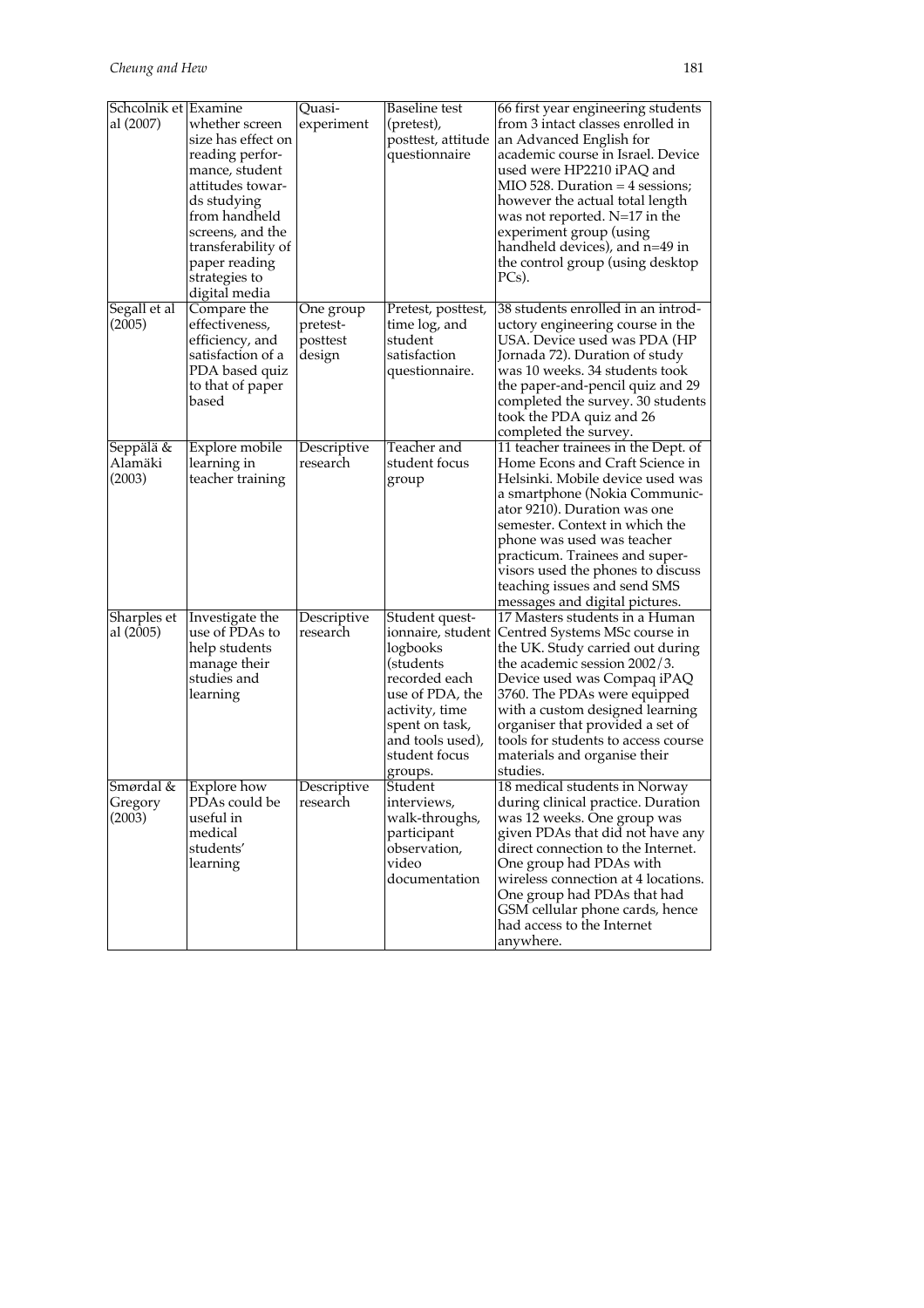| Tan et al<br>(2007)<br>Houser<br>(2005) | Explore the use<br>of mobile learn-<br>ing technologies<br>for primary<br>environment<br>education in<br>Singapore<br>schools<br>Thornton $\&$ Explore the use<br>of mobile<br>phones in<br>English<br>education | One group<br>pretest-<br>posttest<br>design<br>Mixed<br>method –<br>descriptive<br>research and<br>quasi<br>experiment<br>(not<br>explicitly<br>indicated if<br>the students<br>were<br>randomly<br>assigned into<br>different<br>groups) | Pretest, posttest<br>Survey –<br>descriptive<br>research (n=333<br>female Japanese<br>university<br>students), pre-<br>and posttest | 40 fourth graders in a Singapore<br>school. Pupils divided into<br>groups of 4. Each group has one<br>high, one low achiever, and 2<br>average students based on the<br>results of their last science<br>assessment scores. Duration of<br>study about 7 hours.<br>Descriptive research 1: 333 female<br>university students' ages ranged<br>from 18-21; fields of study<br>included EFL, modern culture,<br>computers, design, and home<br>economics.<br>Descriptive research 2: Three<br>times a day at 9:00, 12:30, and<br>17:00 hrs, short mini-lessons (less<br>than 100 words of text) were<br>emailed to 44 female Japanese<br>students in two EFL classes.<br>Quasi-experiment 1: 13 students<br>studied 2 sets of messages, with<br>each set consisted of 10 vocabu-<br>lary items over a 2-week period.<br>Lessons were emailed to half the<br>students' mobile phones, while<br>the other half were encouraged to<br>study identical materials on an<br>identical schedule on the Web.<br>After 2 weeks, the 2 groups<br>switched media for another 2<br>weeks. Total duration 4 weeks.<br>Quasi-experiment 2: Messages<br>sent to one group's (n=25) mobile<br>phones, the other group $(n=43)$<br>were encouraged to study<br>identical messages on paper.<br>Duration 2 weeks. |
|-----------------------------------------|------------------------------------------------------------------------------------------------------------------------------------------------------------------------------------------------------------------|-------------------------------------------------------------------------------------------------------------------------------------------------------------------------------------------------------------------------------------------|-------------------------------------------------------------------------------------------------------------------------------------|----------------------------------------------------------------------------------------------------------------------------------------------------------------------------------------------------------------------------------------------------------------------------------------------------------------------------------------------------------------------------------------------------------------------------------------------------------------------------------------------------------------------------------------------------------------------------------------------------------------------------------------------------------------------------------------------------------------------------------------------------------------------------------------------------------------------------------------------------------------------------------------------------------------------------------------------------------------------------------------------------------------------------------------------------------------------------------------------------------------------------------------------------------------------------------------------------------------------------------------------------------------------------------------------|
| Treadwell<br>(2006)                     | Determine the<br>usability of PDA<br>for assessment                                                                                                                                                              | Ex-post facto                                                                                                                                                                                                                             | Posttest, time<br>log, student<br>satisfaction<br>questionnaire                                                                     | 3 cohorts of Year 2 medical and<br>dental students in South Africa:<br>cohort 1 assessed using paper<br>based method (2003), n=309;<br>cohort 2 assessed using PDA<br>method $(2004)$ , n=314, cohort 3<br>assessed using PDA method<br>$(2005)$ , n=270. Devices included<br>Tungsten E PDAs, Zire 21 PDAs.                                                                                                                                                                                                                                                                                                                                                                                                                                                                                                                                                                                                                                                                                                                                                                                                                                                                                                                                                                                 |
| Triantaf-<br>illou et al<br>(2008)      | Examine the<br>design and<br>development<br>issues pertaining<br>to the implem-<br>entation of a<br>computerised<br>adaptive test on<br>mobile devices                                                           | One group<br>pretest-<br>posttest<br>design                                                                                                                                                                                               | Pretest, posttest,<br>attitude<br>questionnaire, a<br>debriefing<br>session.                                                        | 12 students at the 2nd grade of<br>senior high school in Greece.<br>Devices were PDA (HP iPAQ),<br>and Motorola MPx220. Duration<br>of study not indicated. Students<br>first were given a paper and<br>pencil test, after which they<br>completed a test with similar<br>difficulty on the CAT mobile<br>devices.                                                                                                                                                                                                                                                                                                                                                                                                                                                                                                                                                                                                                                                                                                                                                                                                                                                                                                                                                                           |